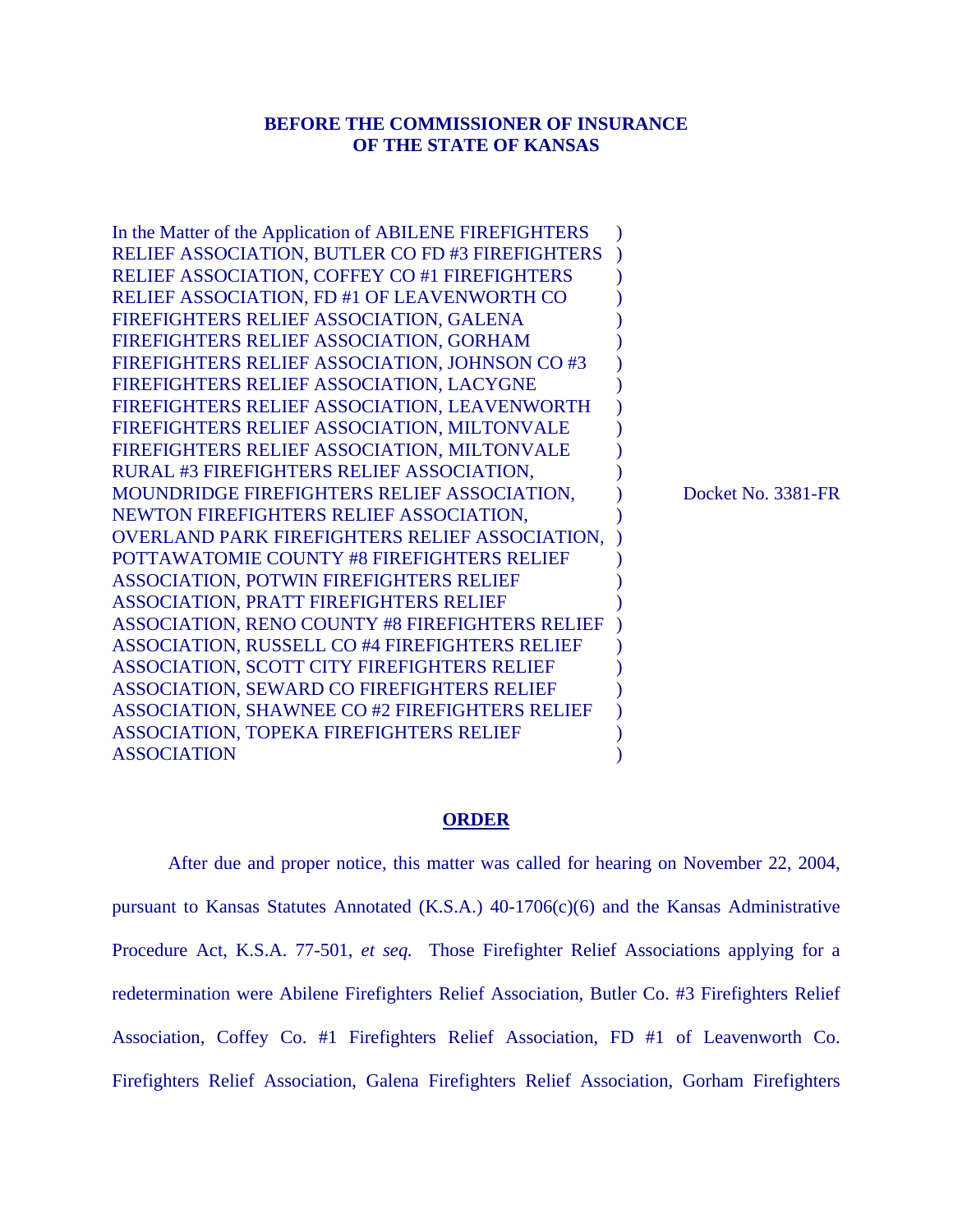Relief Association, Johnson Co. #3 Firefighters Relief Association, LaCygne Firefighters Relief Association, Leavenworth Firefighters Relief Association, Miltonvale Firefighters Relief Association, Miltonvale Rural #3 Firefighters Relief Association, Moundridge Firefighters Relief Association, Newton Firefighters Relief Association, Overland Park Firefighters Relief Association, Pottawatomie Co. #8 Firefighters Relief Association, Potwin Firefighters Relief Association, Pratt Firefighters Relief Association, Reno Co. #8 Firefighters Relief Association, and Russell Co. #4 Firefighters Relief Association. Scott City Firefighters Relief Association, Seward Co. Firefighters Relief Association, Shawnee Co. #2 Firefighters Relief Association, Topeka Firefighters Relief Association.

The Abilene Firefighters Relief Association presented evidence by Sworn Affidavit. The Butler County #3 Firefighters Relief Association presented evidence by Sworn Affidavit. The Coffey Co. #1 Firefighters Relief Association presented evidence By Sworn Affidavit. The FD #1 of Leavenworth Co. Firefighters Relief Association presented evidence by Sworn Affidavit. The Galena Firefighters Relief Association presented evidence by Sworn Affidavit. The Gorham Firefighters Relief Association presented evidence by Sworn Affidavit. The Johnson Co. #3 Firefighters Relief Association presented evidence by Sworn Affidavit. The LaCygne Firefighters Relief Association presented evidence by Sworn Affidavit. The Miltonvale Firefighters Relief Association presented evidence by Sworn Affidavit. The Miltonvale Rural #3 Firefighters Relief Association presented evidence by Sworn Affidavit. Moundridge Firefighters Relief Association presented evidence by Sworn Affidavit. Newton Firefighters Relief Association presented evidence by Sworn Affidavit. Overland Park Firefighters Relief Association presented evidence by Sworn Affidavit. Pottawatomie Co. #8 Firefighters Relief Association withdrew their request for a Hearing. Potwin Firefighters Relief Association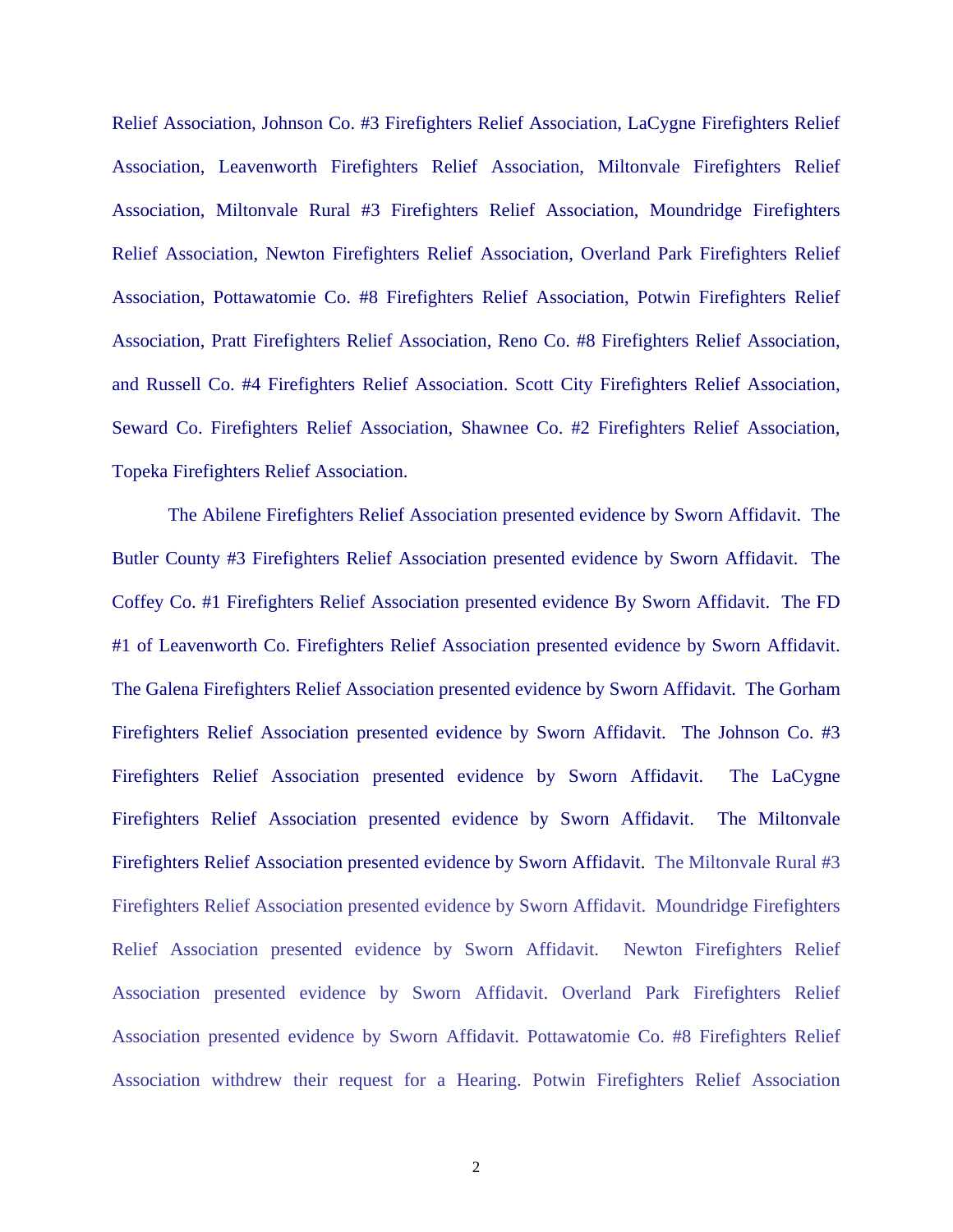presented evidence by Sworn Affidavit. Pratt Firefighters Relief Association presented evidence by Sworn Affidavit. Reno Co. #8 Firefighters Relief Association presented evidence by Sworn Affidavit. Russell Co. #4 Firefighters Relief Association presented evidence by Sworn Affidavit. The Scott City Firefighter Relief Association Firefighters Relief Association presented evidence by Sworn Affidavit. Seward County Firefighters Relief Association presented evidence by Sworn Affidavit. Shawnee Co. #2 Firefighters Relief Association presented evidence by Sworn Affidavit. Topeka Firefighters Relief Association presented evidence by Sworn Affidavit.

 The Kansas Insurance Department was represented by Keri Kish, Staff Attorney, and John Washburn, Fire & Casualty Division policy examiner assigned to Firefighter Relief Association regulatory activities.

 Bob Tomlinson, Assistant Commissioner, is the Presiding Officer duly appointed by Commissioner Praeger and in accordance with K.S.A. 77-547.

 Said Presiding Officer, being fully advised in the premises and giving due consideration to the evidence presented, makes the following findings of fact, conclusions of law, and order, to wit:

# **Findings of Fact**

 1. At issue is the 2005 and future distributions of the Firefighters Relief Fund to firefighters relief associations throughout the State of Kansas pursuant to the Firefighters Relief Act, K.S.A. 40-1701, *et seq.* Applicants are contending that changed circumstances exist to warrant a redetermination of proportionate amounts payable to all firefighters relief associations from the Firefighters Relief Fund pursuant to K.S.A. 40-1706.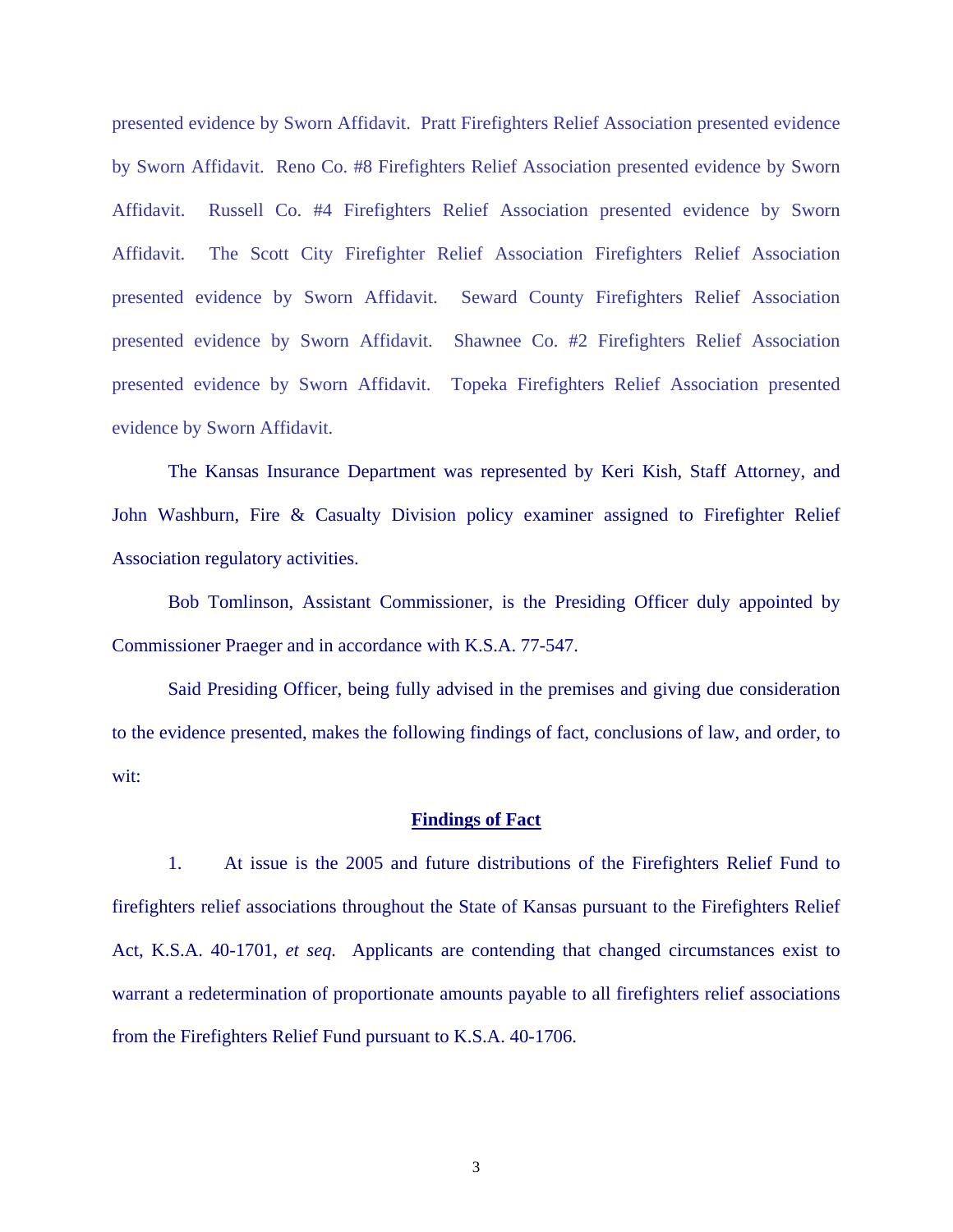2. Under the Firefighters Relief Act, every insurance company doing business in the State of Kansas is required to pay an annual two percent (2%) tax based on the amount of premium written on fire and lightening insurance covering risks located within the State of Kansas during the previous calendar year. The Firefighters Relief Act provides for the money collected to be distributed for the purposes outlined in K.S.A. 40-1706.

 3. In 1984, K.S.A. 40-1706 was amended by the Kansas Legislature through the enactment of House Bill No. 3090. Part of that amendment dealt with the method by which distribution determinations were to be made to the various firefighter's relief associations in the State. This statute was further amended in 1987, 1988, and 1990. Specifically, the relevant provisions of the law are found in K.S.A.  $40-1706(c)(4)$  and  $(5)$ , which provide:

"(c) Prior to August 1, 1987, and each August 1 thereafter, except as provided in subsections (b) and (d), of the total amount of moneys credited to the State Firefighters Relief Fund as of July 1 of the same year the amounts determined as prescribed in subsection  $(c)(1)$  through  $(c)(6)$  shall be paid as provided therein ...

(4) The remaining amount of the moneys credited to the state firefighters relief fund, after the amounts are reserved or paid for the purposes authorized by subsection (b)(2), (c)(1), (c)(2) and (c)(3), shall be paid by the Commissioner of Insurance to firefighters relief associations so that the amount received by each firefighters relief association bears the same proportion to the total amount to be paid as received from the amounts collected from the tax received from the amounts collected from the tax imposed by K.S.A. 40-1703 and amendments thereto for all of calendar year 1983, years to the total amount paid to all firefighters relief associations from the taxes collected for all of calendar year 1983, subject to adjustments made to correct for errors in the payments distributed and as otherwise provided pursuant to this subsection (c)(4), adjustments made pursuant to subsection (c)(5) for firefighters relief associations that did not receive a payment from taxes paid for all of calendar year 1983 and adjustments pursuant to subsection (c)(6) for redeterminations based upon changed circumstances. The Commissioner of Insurance may make adjustments in the amounts of payments for the current year made under this subsection (c)(4) for error in the payments distributed for the prior year, except that adjustments may be made in the payments to be distributed by August 1, 1987, for any errors in the payments distributed during the period from July 1, 1984 through June 30, 1987, and an adjustment shall be made in the payment to be distributed by August 1, 1987, for each firefighters relief association which was in existence for only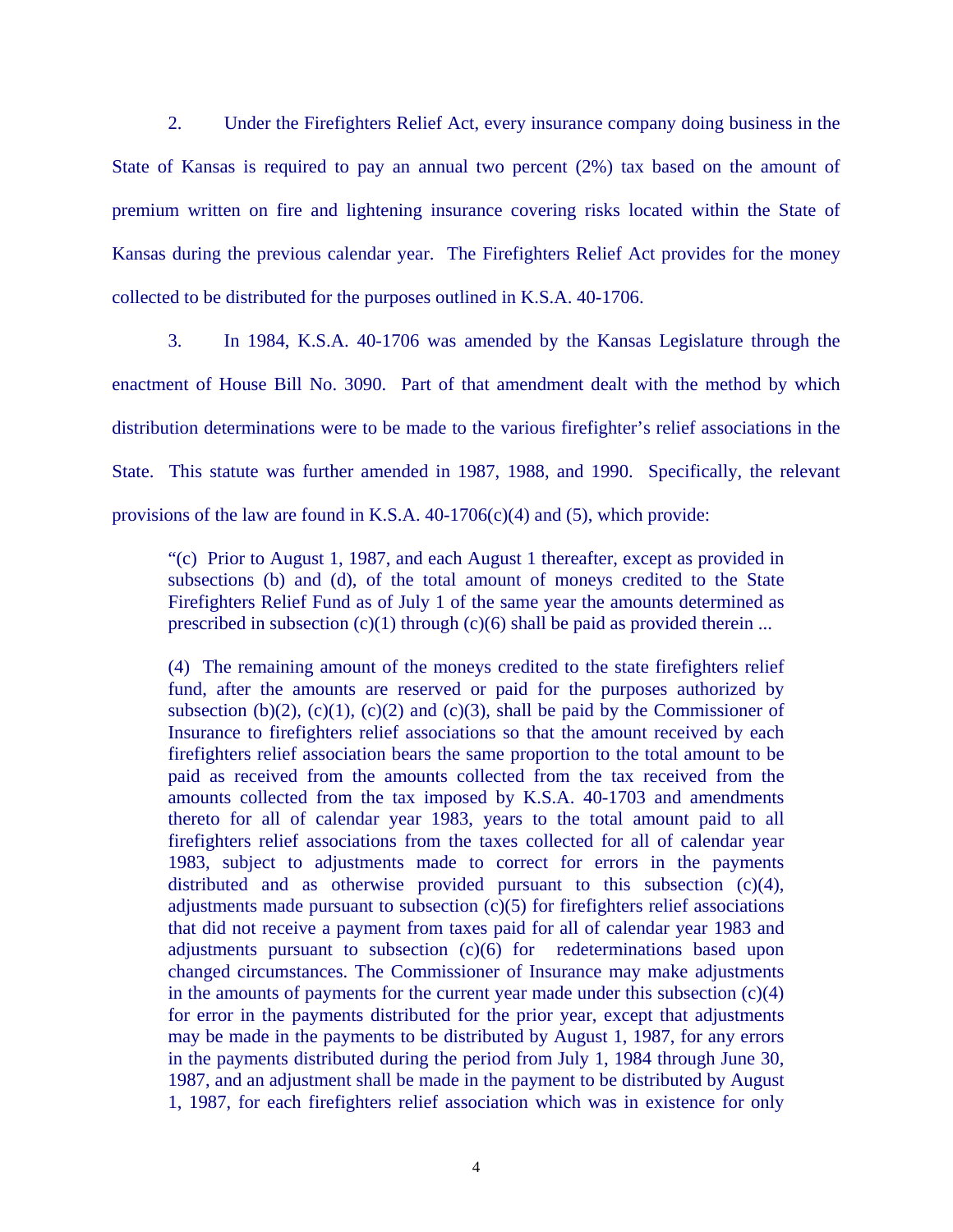part of calendar year 1983 and which received a payment for calendar year 1987 based on taxes received for only part of calendar year 1983, to reflect the total of the payments that would most probably have been received by such firefighters relief association during the period from August 1, 1984 through June 30, 1987, if such firefighters relief association had been in existence for all of calendar year 1983, reduced by the payments actually received by such firefighters relief association during the period from August 1, 1984 through June 30, 1987. For purposes of all payments under subsection (c)(4) after the adjusted payment distributed by August 1, 1987, such firefighters relief association shall be considered to have received for calendar year 1983, the amount it most probably would have received if it had been in existence for all of calendar year 1987, which shall be the amount having the same proportional relationship to 365 days as the amount actually received for calendar year 1983 has to the number of days that such firefighters relief association was in existence during calendar year 1983, subject to adjustments pursuant to subsection (c)(6) for redetermination based upon changed circumstances.

(5) Whenever a firefighters relief association is to receive a payment under subsection (c)(4) but did not receive a payment from any of the taxes collected for the calendar year 1983, the commissioner of insurance shall determine for the nonreceiving association, from such information as is made available to the commissioner by the nonreceiving association, the amount the nonreceiving association would most probably have received if it had actually received such payment from the taxes collected for all of calendar year 1983, with appropriate adjustments based on payments to firefighters relief associations of fire departments providing fire protection services within geographic areas having similar populations and assessed tangible property valuation as the geographic area provided fire protection services by the fire department of each such nonreceiving association. The commissioner shall make such determination as follows:

(A) One-half of the amount due shall be determined based upon the population figure provided by the association pursuant to administrative rules and regulations adopted by the commissioner. The determination of this 1/2 of the amount due shall be made in accordance with the following formula:

> (i) An association which received a payment from the taxes collected for all of calendar year 1983 and which has a population similar to that of the nonreceiving association shall be ascertained;

> (ii) The payment the comparable association received from the taxes collected for all of calendar year 1983 shall be divided by two;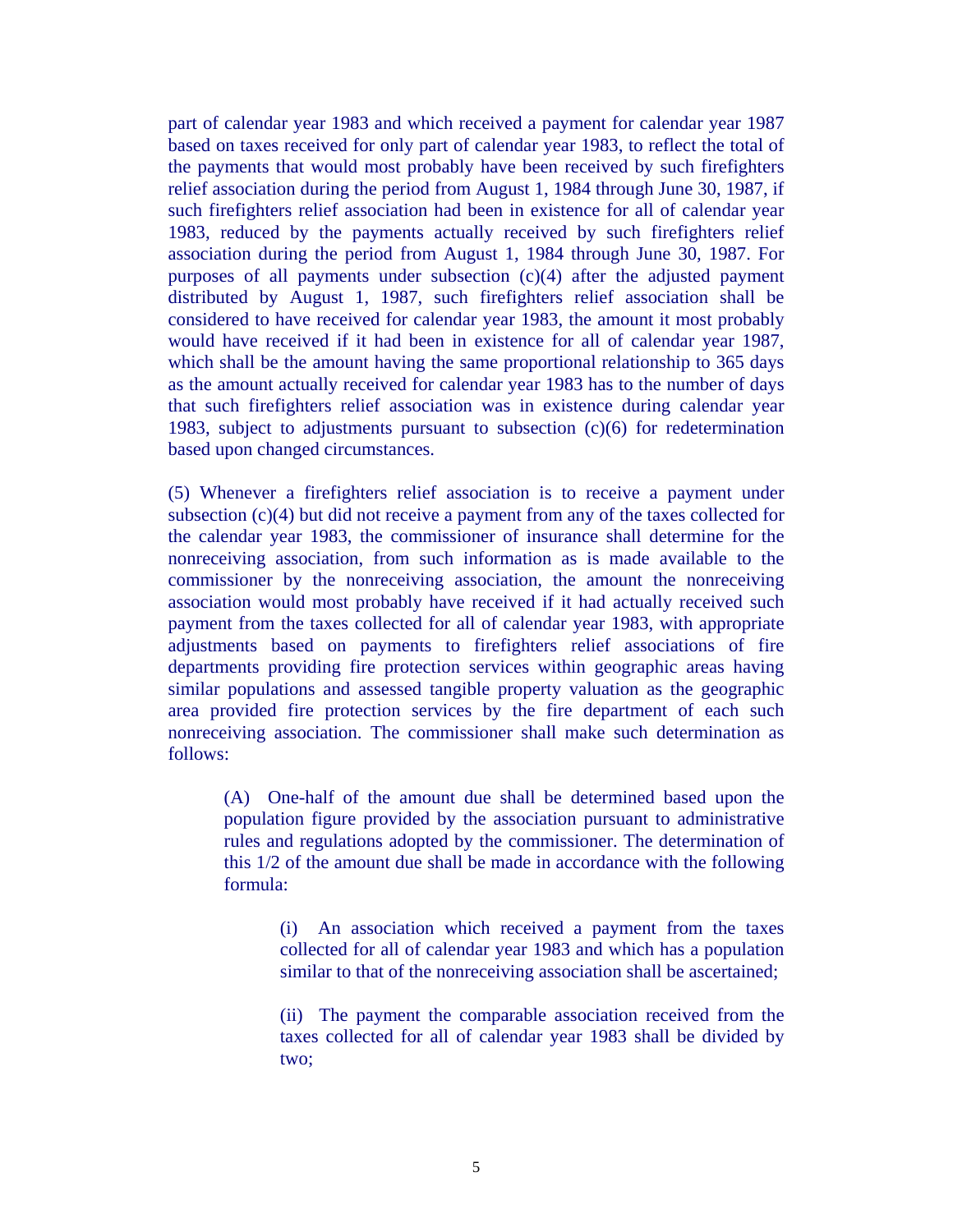(iii) The population of the area served by the nonreceiving association shall be divided by the population of the area served by the association to which the nonreceiving association is being compared, to produce an adjustment factor reflecting the variance in population size; and

(iv) The amount received from taxes collected for all of the calendar year 1983 by the association with the comparable population shall be multiplied by the population adjustment factor obtained in paragraph (iii) of this subsection  $(c)(5)(A)$ .

(B) The remaining 1/2 of the amount due shall be determined based upon the assessed tangible property valuation figure provided by the nonreceiving association pursuant to administrative rules and regulations adopted by the commissioner. The determination of the remaining 1/2 of the amount due shall be made in accordance with the following formula:

(i) An association which received a payment from the taxes collected for all of calendar year 1983 and which has an assessed tangible property valuation as of November 1, 1989, similar to that of the nonreceiving association shall be ascertained;

(ii) The payment the comparable association received from taxes collected for all of calendar year 1983 shall be divided by two;

(iii) The assessed tangible property valuation of the area served by the nonreceiving association shall be divided by the assessed tangible property valuation of the area served by the association to which the nonreceiving association is being compared, to produce an adjustment factor reflecting the variance in assessed tangible property valuation; and

(iv) The amount received from taxes collected for all of calendar year 1983 by the association with the comparable assessed tangible property valuation shall be multiplied by the valuation adjustment factor obtained in paragraph (iii) of this subsection  $(c)(5)(B)$ .

(C) The amount obtained in paragraph (iv) of subsection  $(c)(5)(A)$  shall be added to the amount obtained in paragraph (iv) of subsection  $(c)(5)(B)$ to determine the total amount the nonreceiving association most probably would have received if it had actually received a payment from the taxes collected for all of calendar year 1983. The amount a nonreceiving association most probably would have received if it had actually received a payment from taxes collected for all of calendar year 1983 shall be divided by the total amount paid to all firefighters relief associations from the taxes collected for all of calendar year 1983 to determine the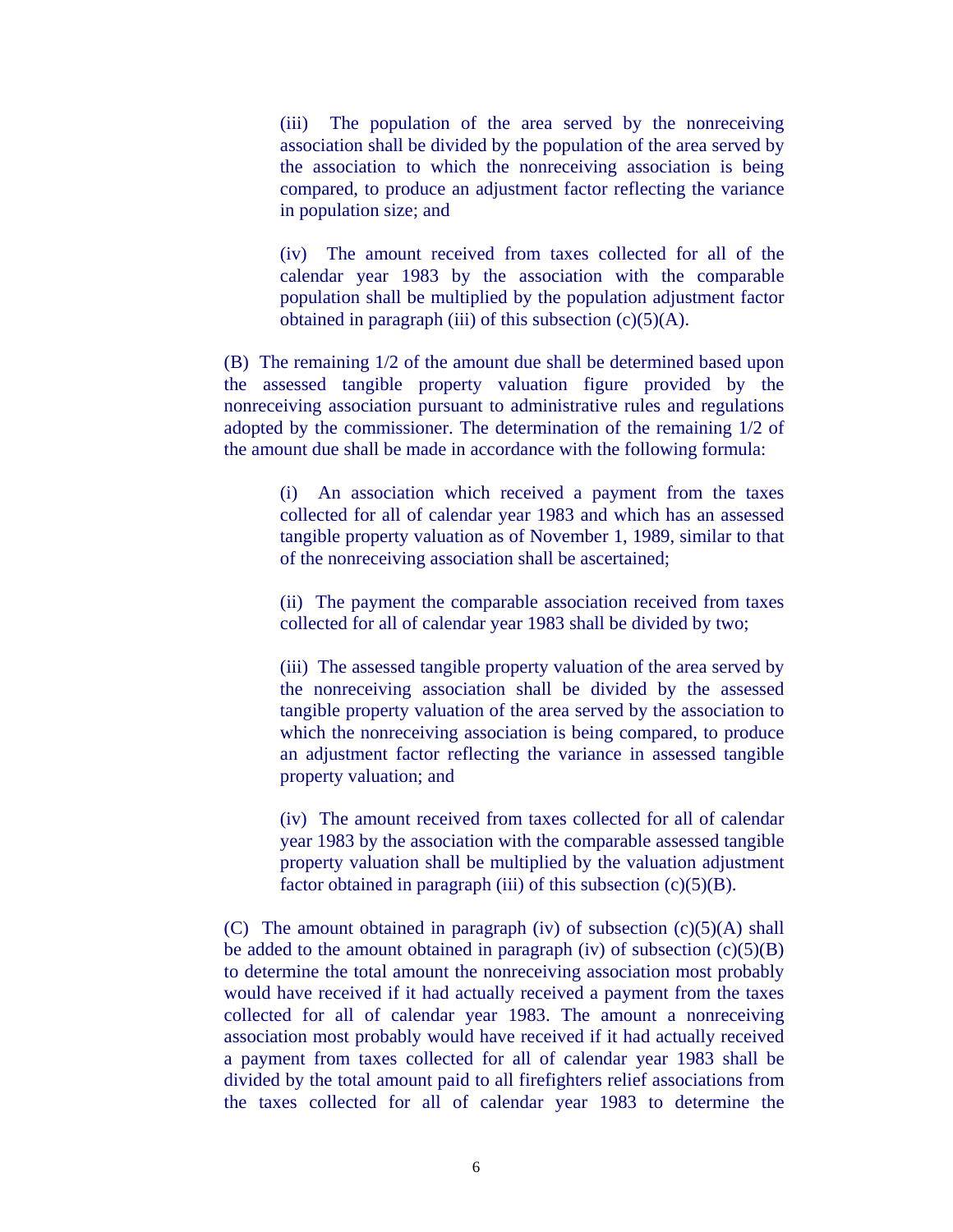proportionate amount due the nonreceiving association for the current and succeeding years and thereafter such association shall not be considered to be a nonreceiving association. The commissioner of insurance shall include the amount so determined within the computations prescribed by subsection (c)(4) for payments thereunder."

4. K.S.A. 40-1706(c)(6) provides for a determination of the proportionate amount

payable to all firefighters relief associations from the Firefighters Relief Fund. The statute

provides:

"One or more firefighters relief associations may apply, prior to October 1, of any year, to the commissioner of insurance for a redetermination of the proportionate amounts payable to all firefighters relief associations under subsection (c)(4) and, upon receipt of such application, the commissioner of insurance shall hold one joint hearing in accordance with the provisions of the Kansas Administrative Procedure Act prior to December 1 of such year, at which all applicants shall be heard and may present information. The commissioner of insurance may redetermine such proportionate amounts based upon such information as is presented to or otherwise made available by the applicants to the commissioner and may make a finding of changed circumstances. However, increases in the assessed tangible property valuation resulting from a statewide reappraisal conducted pursuant to K.S.A. 79-1476, *et seq.*, and amendments thereto, shall not constitute a changed circumstance. Upon making such finding, the commissioner of insurance may include such redetermination within the computations prescribed by subsection  $(c)(4)$  for payments in subsequent years. Any increase or reduction in the amounts to be distributed as a result of a finding of changed circumstances by the commissioner shall be proportionately distributed among all firefighters relief associations. An application for redetermination shall not be made by any firefighters relief association more than once every three years, but this restriction shall not apply with respect to applications for redetermination submitted in calendar year 1989 that were based in whole or in part on an increase in the assessed tangible property valuation resulting from statewide reappraisal."

 5. Presenting evidence of changed circumstances were the Abilene Firefighters Relief Association, the Butler Co. #3 Firefighters Relief Association, the Coffey Co. Firefighters Relief Association, the FD #1 of Leavenworth Co. Firefighters Relief Association, the Galena Firefighters Relief Association, the Gorham Firefighters Relief Association, the Johnson Co. #3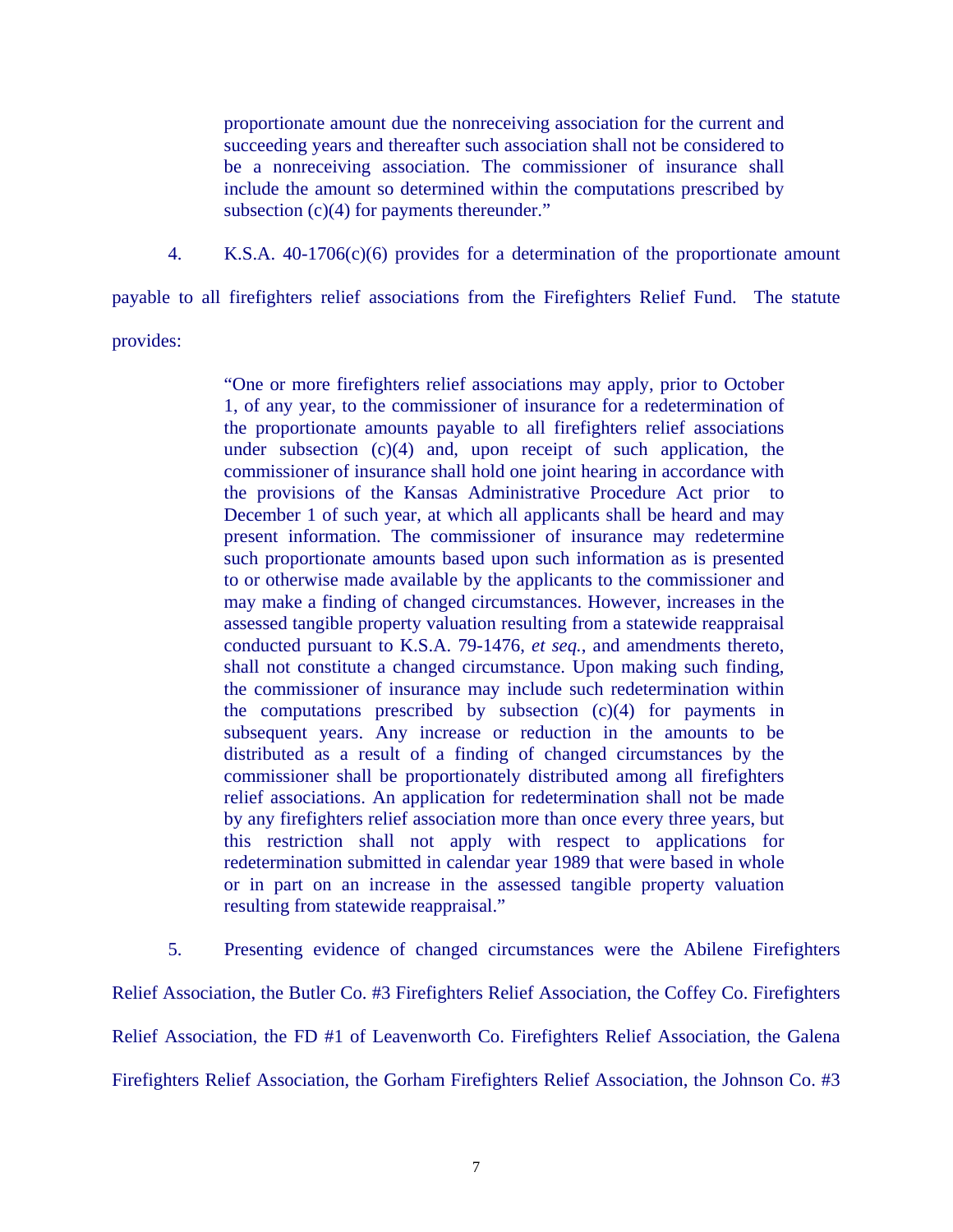Firefighters Relief Association, the LaCygne Firefighters Relief Association, the Leavenworth Firefighters Relief Association, the Miltonvale Firefighters Relief Association, the Miltonvale Rural #3 Firefighters Relief Association, the Moundridge Firefighters Relief Association, Newton Firefighters Relief Association, the Overland Park Firefighters Relief Association, the Potwin Firefighters Relief Association, the Pratt Firefighters Relief Association, the Reno Co. #8 Firefighters Relief Association, the Russell Co. #4 Firefighters Relief Association, the Scott City Firefighters Relief Association, the Seward Co. Firefighters Relief Association, the Pratt Firefighters Relief Association, Shawnee Co #2 the Pratt Firefighters Relief Association, and the Topeka Firefighters Relief Association,"

 6. Pottawatomie County #8 Firefighters Relief Association withdrew its application for redetermination based on their failure to submit necessary documentation.

 7. The Abilene Firefighters Relief Association offered evidence that the area served by Abilene Fire Department has grown since 1983 and the assessed tangible property valuation for the fire protection area has increased by \$71,540,680 since 1983. Pursuant to K.S.A. 40-  $1706(c)(6)$ , the amount of increase has been evaluated so as not to recognize the effects of the 1989 statewide reappraisal conducted pursuant to K.S.A. 79-1496, *et seq.*, and amendments thereto.

 8. As a result of the increase in population and in the assessed tangible property valuation as outlined in paragraph 7 above, it appears that Abilene Fire Department is providing fire protection services to a more valuable area than records maintained by the Kansas Insurance Department indicated was served in 1983. The area now has an additional \$71,540,680 in assessed tangible property valuation, as enumerated in paragraph 7.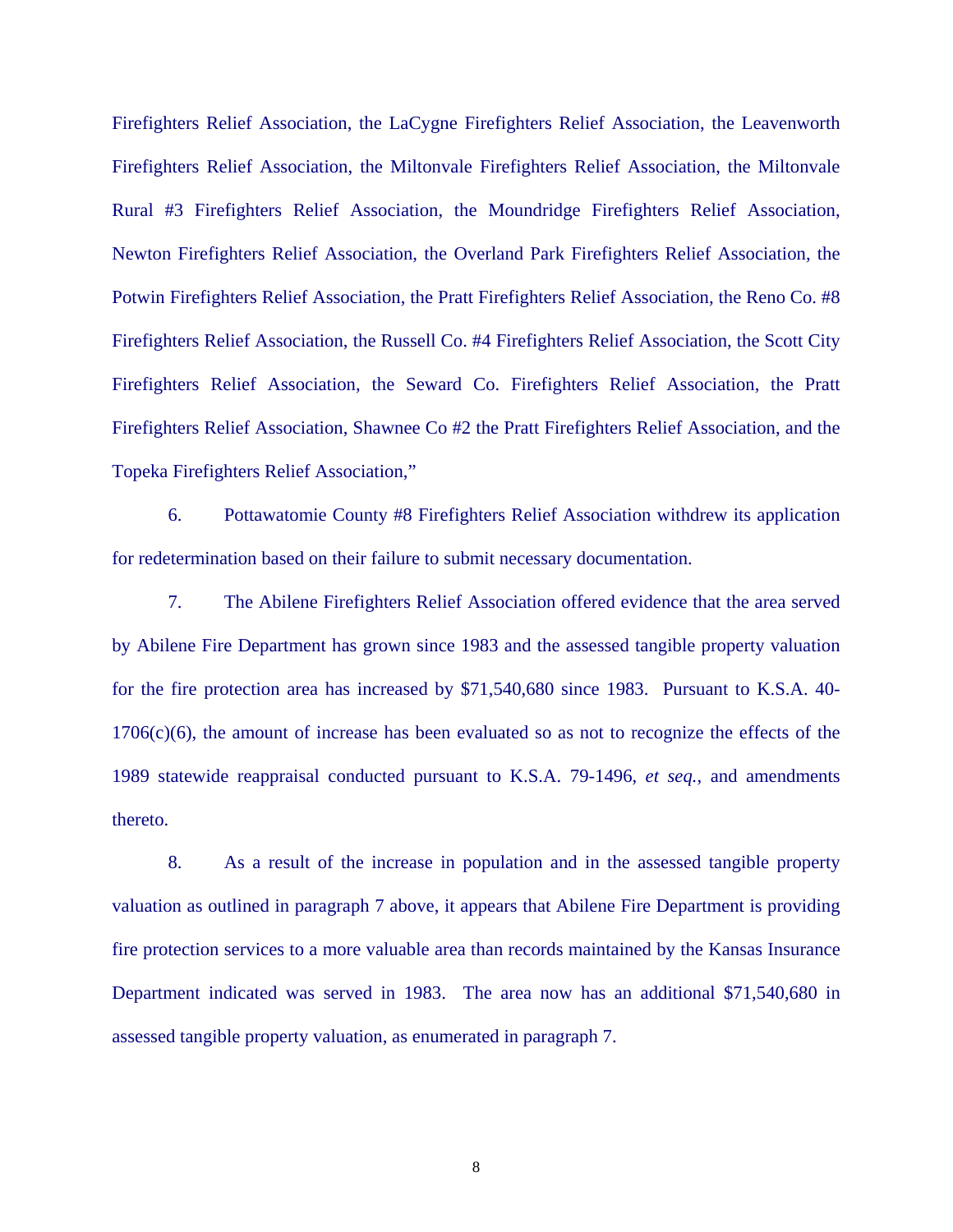9. Butler County Fire District #3 Firefighters Relief Association offered evidence, that the population increased by 392 that the assessed tangible property valuation for the fire protection district had increased  $$15,065,737$  since 1998. Pursuant to K.S.A.  $40-1706(c)(6)$ , the amount of increase has been evaluated so as not to recognize the effects of the 1989 statewide reappraisal conducted pursuant to K.S.A. 79-1496, *et seq.*, and amendments thereto.

 10. As a result of the additional area being served as outlined in paragraph 9 above, it appears that Butler County #3 Fire Department is currently providing fire protection to a more populous and larger area than reflected by the records maintained by the Kansas Insurance Department. The area currently being protected by Butler County #3 Fire Department has an increased population of 392 and additional assessed tangible property valuation in the amount of \$15,065,737, as enumerated in paragraph 9 above.

 11. Coffey County Fire Department Firefighters Relief Association offered evidence, that the population for the fire protection district protected has increased since 1991 and the increased population of 595 since 1991. Pursuant to K.S.A.  $40-1706(c)(6)$ , the amount of increase has been evaluated so as not to recognize the effects of the 1989 statewide reappraisal conducted pursuant to K.S.A. 79-1496, *et seq.*, and amendments thereto.

12. As a result of the additional area being served as outlined in paragraph 11 above, it appears that Coffey County Fire Department is currently providing fire protection to a more populous area than reflected by the records maintained by the Kansas Insurance Department. The area currently being protected by the Coffey County Fire Department has an additional population of 595, as enumerated in paragraph 11 above.

 13. Fire District #1 of Leavenworth County Firefighters Relief Association offered evidence of an increase in population as well as an increase in the assessed tangible property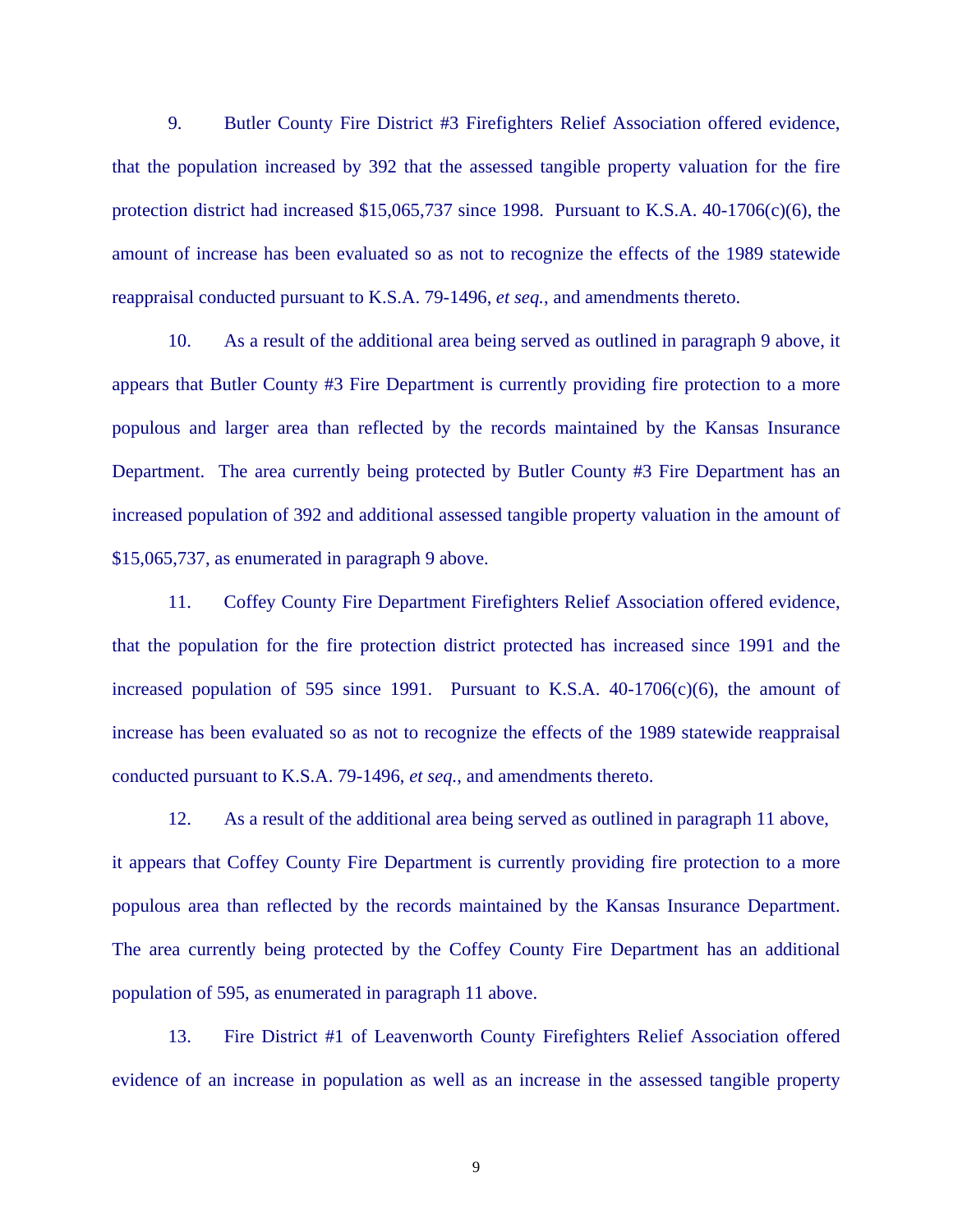valuation. The increased population for the enlarged fire protection area is 2,261 since 1998 and the increased assessed tangible property valuation for the enlarged area is \$33,869,103 since 1998. Pursuant to K.S.A.  $40-1706(c)(6)$ , the amount of increase has been evaluated so as not to recognize the effects of the 1989 statewide reappraisal conducted pursuant to K.S.A. 79-1496, *et seq.*, and the amendments thereto.

 14. As a result of the increase in population and assessed tangible property valuation as outlined in paragraph 13 above, it appears that the FD #1 of Leavenworth County Fire Department is currently providing fire protection to a more populous and valuable area than is reflected by the records maintained by the Kansas Insurance Department. The area currently being protected by FD #1 of Leavenworth County Fire Department has an added population of 2,261 as well as an additional assessed tangible property valuation in the amount of \$33,869,103, as enumerated in paragraph 13 above.

 15. Galena Firefighters Relief Association offered evidence that the population has increased by 861 and the assessed tangible property valuation has increased by \$66,865,936 since 1983. Pursuant to K.S.A.  $40-1706(c)(6)$ , the amount of increase has been evaluated so as not to recognize the effects of the 1989 statewide reappraisal conducted pursuant to K.S.A. 79- 1496, *et seq.*, and amendments thereto.

 16. As a result of the increase in population and the assessed tangible property valuation as outlined in paragraph 15 above, it appears that Galena Fire Department is providing fire protection services to a more populous and valuable area than the records maintained by the Kansas Insurance Department indicated was served in 1985. The area now has an additional 861 in population and \$66,865,936 in assessed tangible property valuation, as enumerated in paragraph 15 above.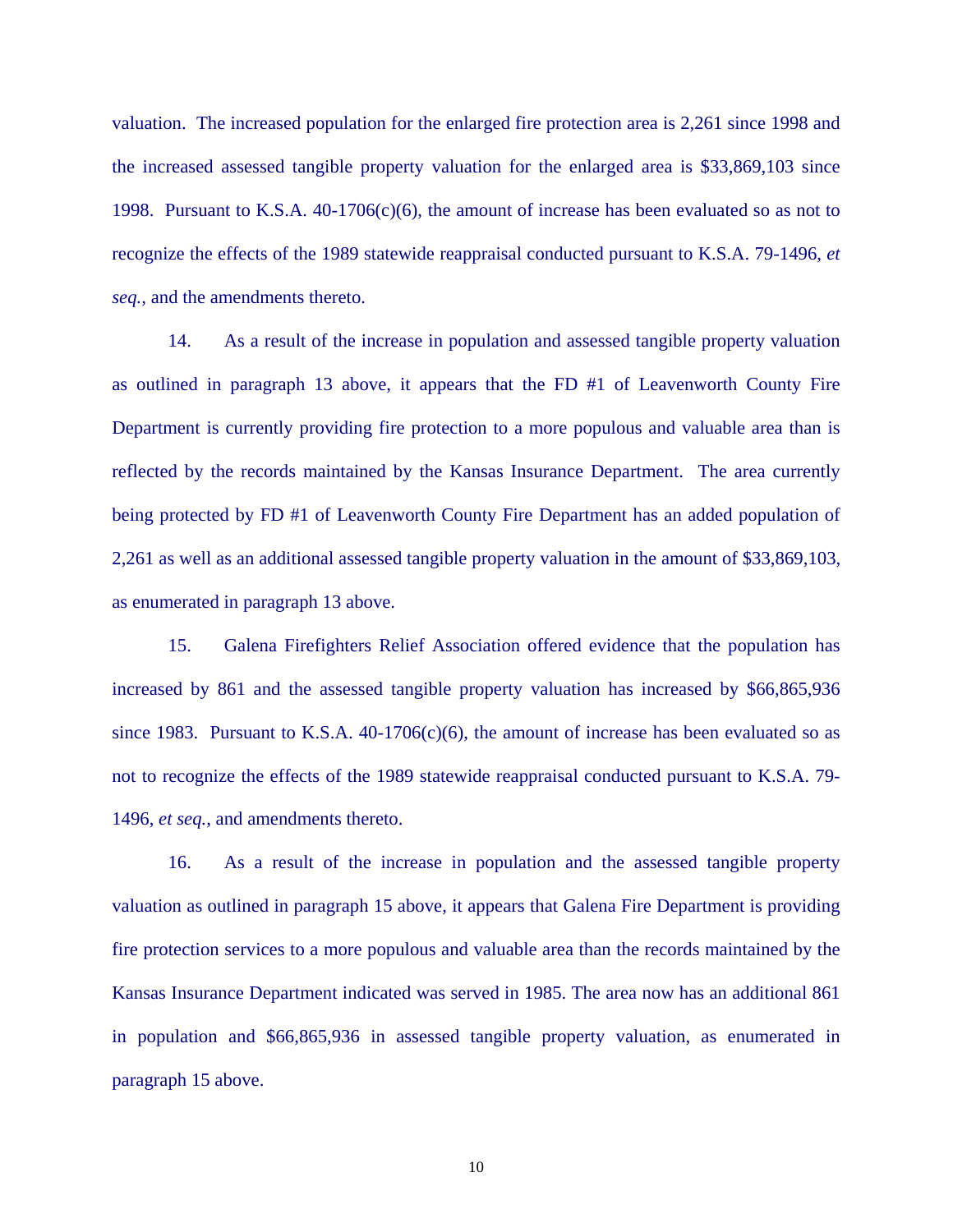17. Gorham Firefighters Relief Association offered evidence that population has increased by 212 and the assessed tangible property valuation has increased by \$5,534,662 since 1983. Pursuant to K.S.A.  $40-1706(c)(6)$ , the amount of increase has been evaluated so as not to recognize the effects of the 1989 statewide reappraisal conducted pursuant to K.S.A. 79-1496, *et seq.*, and amendments thereto.

 18. As a result of the growth in assessed tangible property valuation as outlined in paragraph 17 above, it appears that Gorham Fire Department is providing fire protection services to a more populous and valuable area than the records maintained by the Kansas Insurance Department indicated was served in 1983. The area now has an increased by 212 in population and an additional \$5,534,662 in assessed tangible property valuation, as enumerated in paragraph 17 above.

 19. Johnson County #3 Firefighters Relief Association offered evidence with maps and contracts that the population has increased by 1,781 and assessed tangible property valuation has increased by  $$18,101,444$  since 1999. Pursuant to K.S.A.  $40-1706(c)(6)$ , the amount of increase has been evaluated so as not to recognize the effects of the 1989 statewide reappraisal conducted pursuant to K.S.A. 79-1496, *et seq.*, and amendments thereto.

20. As a result of the growth in population and the assessed tangible property valuation as outlined in paragraph 19 above, it appears that Johnson County #3 Fire Department is providing fire protection services to a more populous and valuable area than the records maintained by the Kansas Insurance Department indicated was served in 1999. The area now has an increased population of 1,781 and an additional \$18,101,444 in assessed tangible property valuation, as enumerated in paragraph 19 above.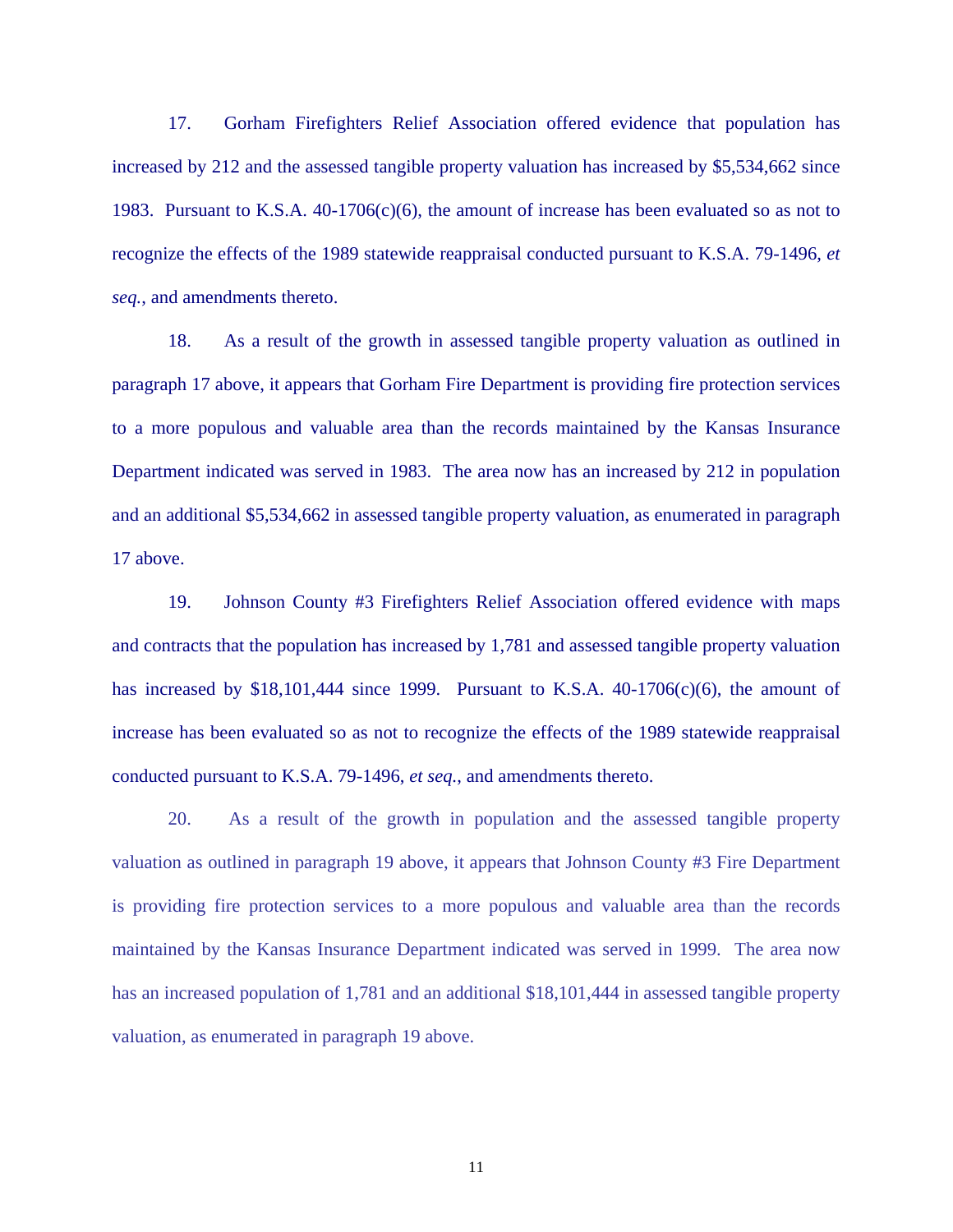21. LaCygne Fire Firefighters Relief Association offered evidence, including a map, that the population of the area served by Garnett Fire Department has grown by 76 since 1983 and the assessed tangible property valuation has increased by \$4,404,569 since 1984. Pursuant to K.S.A.  $40-1706(c)(6)$ , the amount of increase has been evaluated so as not to recognize the effects of the 1989 statewide reappraisal conducted pursuant to K.S.A. 79-1496, *et seq.*, and amendments thereto.

22. As a result of the growth in population and increase in the assessed tangible property valuation as outlined in paragraph 21 above, it appears that LaCygne Fire Department is providing fire protection services to a more populated and valuable area than the records maintained by the Kansas Insurance Department indicated was served in 1983. The area now has an additional population of 76 and an additional \$4,404,569 in assessed tangible property valuation, as enumerated in paragraph 21 above.

 23. Leavenworth Firefighters Relief Association offered evidence that the assessed tangible property valuation for the fire protection area has increased by \$36,384,623 since 2000. Pursuant to K.S.A.  $40-1706(c)(6)$ , the amount of increase has been evaluated so as not to recognize the effects of the 1989 statewide reappraisal conducted pursuant to K.S.A. 79-1496, *et seq.*, and amendments thereto.

 24. As a result of the growth in the assessed tangible property valuation as outlined in paragraph 23 above, it appears that Leavenworth Fire Department is providing fire protection services to a more valuable area than records maintained by the Kansas Insurance Department indicated was served in 2000. The area now has an additional \$36,384,623 in assessed tangible property valuation, as enumerated in paragraph 23.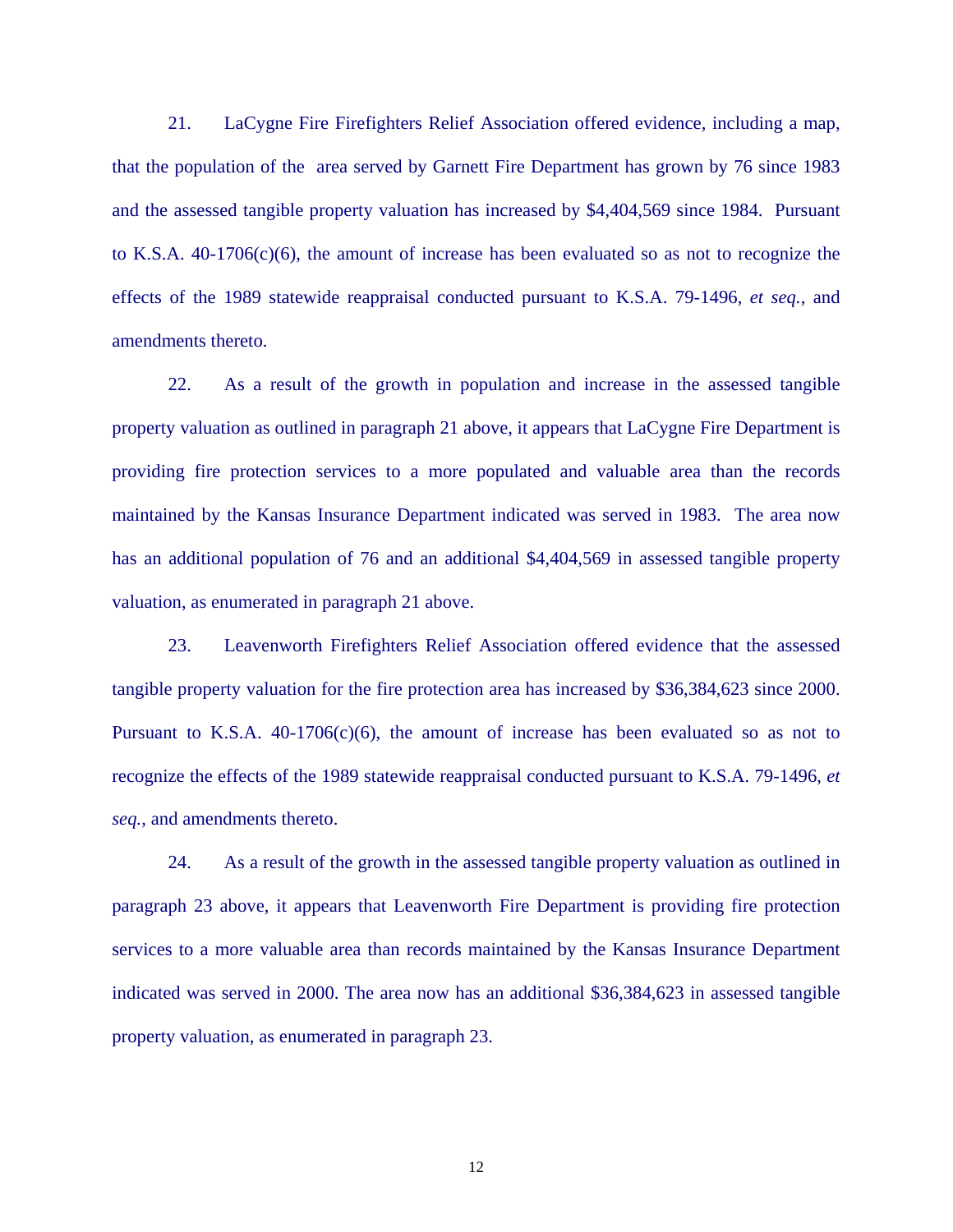25. Miltonvale Firefighters Relief Association offered evidence, that the assessed tangible property valuation for the fire protection district had increased by \$711,178 since 1983. Pursuant to K.S.A.  $40-1706(c)(6)$ , the amount of increase has been evaluated so as not to recognize the effects of the 1989 statewide reappraisal conducted pursuant to K.S.A. 79-1496, *et seq.*, and amendments thereto.

 26. As a result of the additional area being served as outlined in paragraph 25 above, it appears that Miltonvale Fire Department is currently providing fire protection to a more valuable area than reflected by the records maintained by the Kansas Insurance Department. The area currently being protected by Miltonvale Fire Department has an assessed tangible property valuation in the amount of \$711,178, as enumerated in paragraph 25 above.

 27. Miltonvale Rural #3 Fire Department Firefighters Relief Association offered evidence by Sworn Affidavit, that there was an increase in assessed tangible property valuation of 10,230,540 since 1985. Pursuant to K.S.A.  $40-1706(c)(6)$ , the amount of increase has been evaluated so as not to recognize the effects of the 1989 statewide reappraisal conducted pursuant to K.S.A. 79-1496, *et seq.*, and amendments thereto.

 28. As a result of the additional valuation area being served as outlined in paragraph 27 above, it appears that Miltonvale Rural #3 Fire Department is currently providing fire protection to a more valuable area than reflected by the records maintained by the Kansas Insurance Department. The area currently being protected by the Miltonvale Rural #3 Fire Department has an increased valuation of \$10,230,540 as enumerated in paragraph 27 above.

 29. Moundridge Firefighters Relief Association offered evidence, by Sworn Affidavit, of increased population for the fire protection area is 277 since 1983 and the increased assessed tangible property valuation for the area is \$14,812,196 since 1983. Pursuant to K.S.A.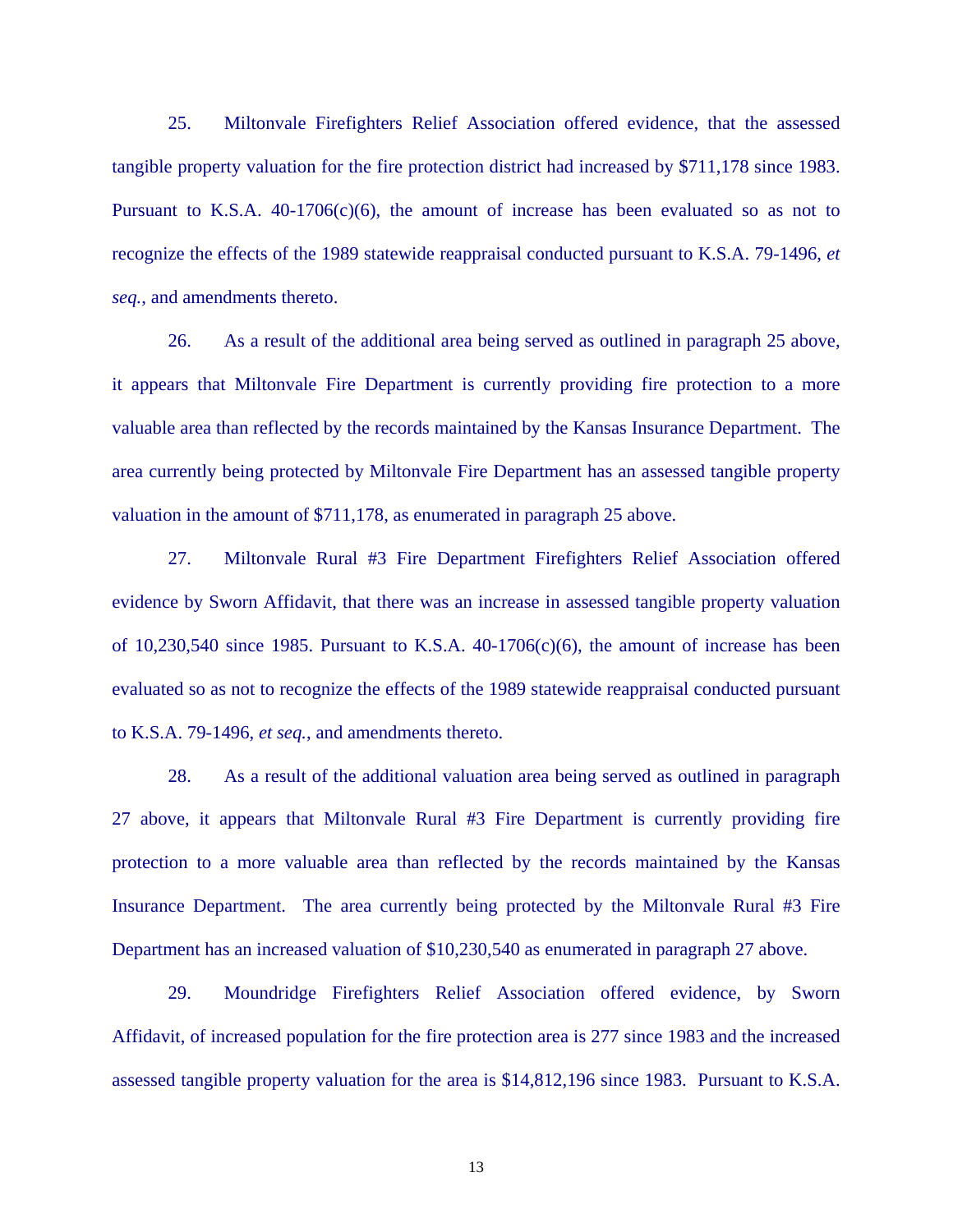40-1706(c)(6), the amount of increase has been evaluated so as not to recognize the effects of the 1989 statewide reappraisal conducted pursuant to K.S.A. 79-1496, *et seq.*, and the amendments thereto.

 30. As a result, as outlined in paragraph 29 above, it appears that the Moundridge Fire Department is currently providing fire protection to a more populous and valuable area than is reflected by the records maintained by the Kansas Insurance Department. The area currently being protected by Moundridge Fire Department has an added population of 277 as well as an additional assessed tangible property valuation in the amount of \$14,812,196, as enumerated in paragraph 29 above.

 31. Newton Firefighters Relief Association offered evidence, by Sworn Affidavit, that the population of the area served by Newton Fire Department has grown by 3,773 since 1987 and the assessed tangible property valuation has increased by \$73,147,912 since 1987. Pursuant to K.S.A.  $40-1706(c)(6)$ , the amount of increase has been evaluated so as not to recognize the effects of the 1989 statewide reappraisal conducted pursuant to K.S.A. 79-1496, *et seq.*, and amendments thereto.

 32. As a result of the growth in population and increase in the assessed tangible property valuation as outlined in paragraph 31 above, it appears that Newton Department is providing fire protection services to a more populated and valuable area than the records maintained by the Kansas Insurance Department indicated was served in 1987. The area now has an additional population of 3,773 and an additional \$73,147,912 in assessed tangible property valuation, as enumerated in paragraph 31 above.

 33. Overland Park Firefighters Relief Association offered evidence, by Sworn Affidavit, that the area served by Overland Park Fire Department has grown and the population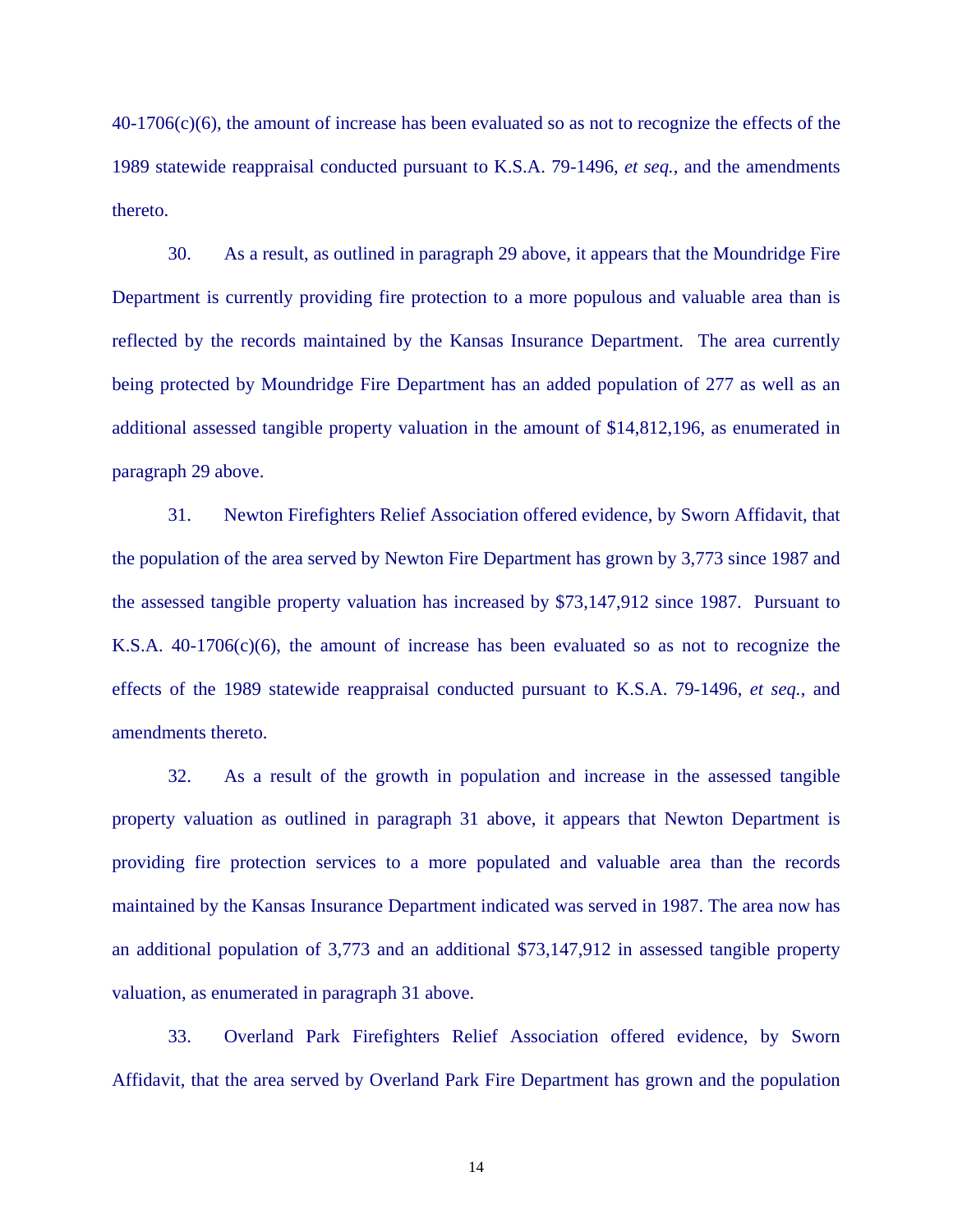has increased by 11,288 and the assessed tangible property valuation has increased by  $$233,876,209$  since 2001. Pursuant to K.S.A. 40-1706(c)(6), the amount of increase has been evaluated so as not to recognize the effects of the 1989 statewide reappraisal conducted pursuant to K.S.A. 79-1496, *et seq.*, and amendments thereto.

 34. As a result of the increase in population and the assessed tangible property valuation as outlined in paragraph 33 above, it appears that Overland Park Fire Department is providing fire protection services to a more valuable area than the records maintained by the Kansas Insurance Department indicated was served in 2001. The area now has an additional \$233,876,209 in assessed tangible property valuation, as enumerated in paragraph 33 above.

 35. Potwin Firefighters Relief Association offered evidence, by Sworn Affidavit, that the population has increased by 53 and the assessed tangible property valuation of the area served by Potwin Fire Department has the valuation increased by \$2,159,609 since 2000. Pursuant to K.S.A.  $40-1706(c)(6)$ , the amount of increase has been evaluated so as not to recognize the effects of the 1989 statewide reappraisal conducted pursuant to K.S.A. 79-1496, *et seq.*, and amendments thereto.

 36. As a result of the increase in population and the assessed tangible property valuation as outlined in paragraph 35 above, it appears that Potwin Fire Department is providing fire protection services to a more populous and valuable area than the records maintained by the Kansas Insurance Department indicated was served in 2000. The area now has an additional population of 53 and \$2,159,609 in assessed tangible property valuation, as enumerated in paragraph 35 above.

 37. Pratt Fire Firefighters Relief Association offered evidence, by Sworn Affidavit, that the assessed tangible property valuation of the area served by Pratt Fire Department has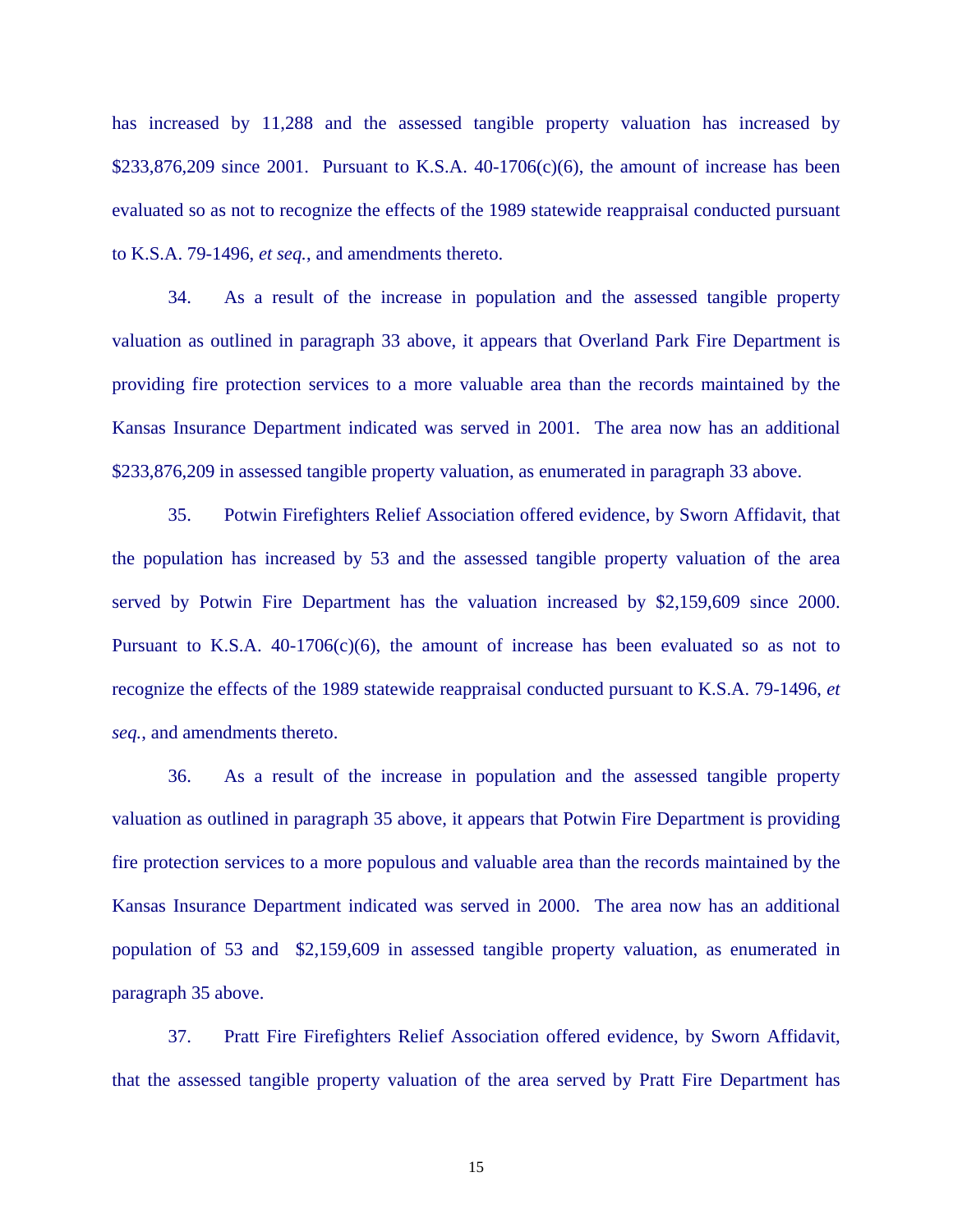grown by \$12,136,356 since 1983. Pursuant to K.S.A.  $40\n-1706(c)(6)$ , the amount of increase has been evaluated so as not to recognize the effects of the 1989 statewide reappraisal conducted pursuant to K.S.A. 79-1496, *et seq.*, and amendments thereto.

38. As a result of the growth in assessed tangible property valuation as outlined in paragraph 37 above, it appears that Pratt Fire Department is providing fire protection services to a more valuable area than the records maintained by the Kansas Insurance Department indicated was served in 1983. The area now has an additional assessed tangible property valuation of \$12,136,356.

 39. Reno County #8 Firefighter Relief Association offered evidence, by Sworn Affidavit, that the population has increased by 4,046 and the assessed tangible property valuation has increased by  $$7,629,216$  since 1985. Pursuant to K.S.A. 40-1706(c)(6), the amount of increase has been evaluated so as not to recognize the effects of the 1989 statewide reappraisal conducted pursuant to K.S.A. 79-1496 et seq., and the amendments thereto.

40. As a result of the increase in population and assessed tangible property valuation as outlined in paragraph 39 above, it appears that Reno county #8 Fire Department is providing fire protection services to a more populous and valuable area than the records maintained by the Kansas Insurance Department. The area currently being protected by the Reno County #8 Fire Department has an additional 4,046 population and assessed tangible property valuation of \$7,629,216, as enumerated in paragraph 39 above.

41. Russell County #4 Firefighters Relief Association offered evidence, by Sworn Affidavit, of an increase in assessed tangible property valuation. The increased assessed tangible property valuation for the enlarged area is \$4,108,602 since 1983. Pursuant to K.S.A. 40- 1706(c)(6), the amount of increase has been evaluated so as not to recognize the effects of the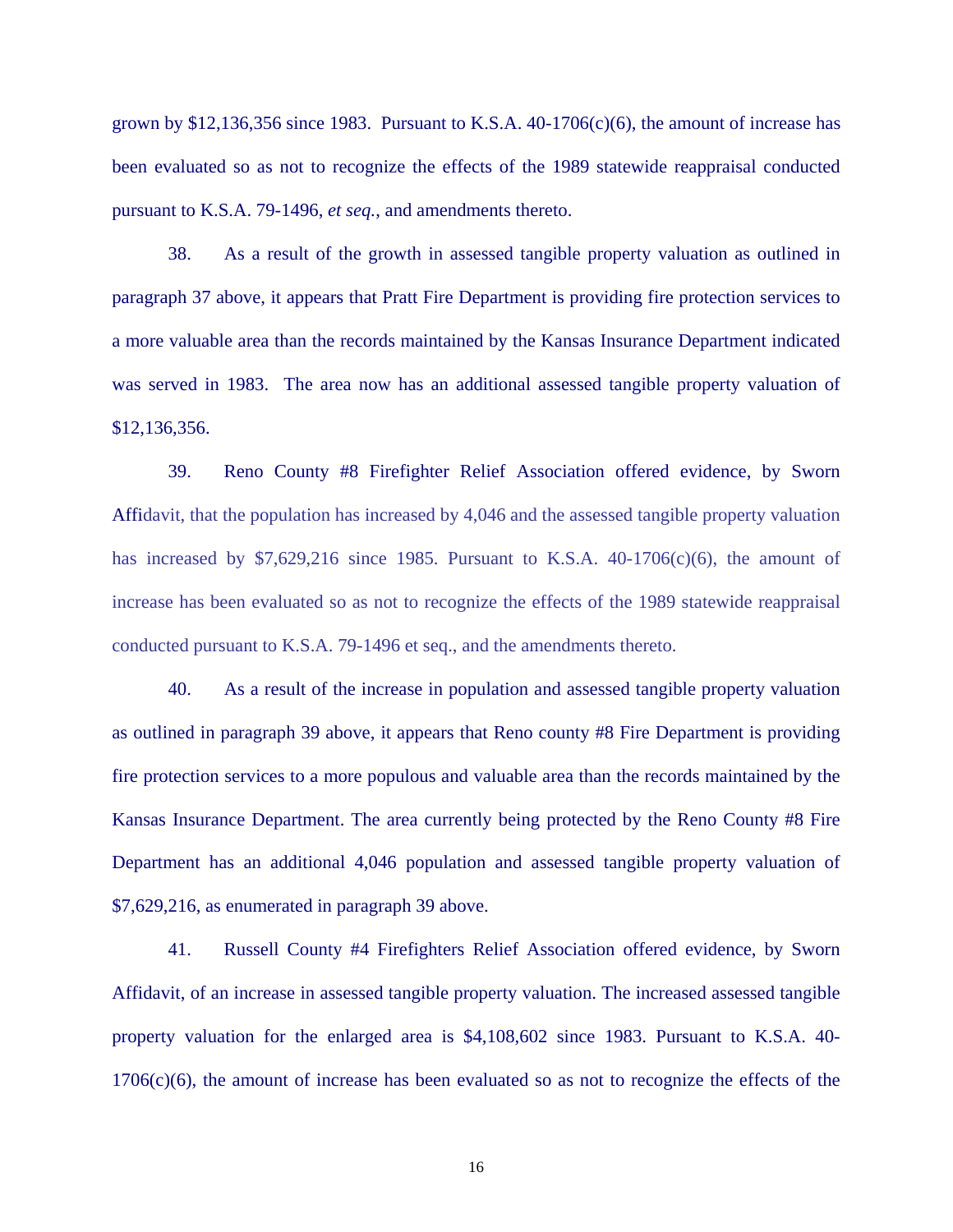1989 statewide reappraisal conducted pursuant to K.S.A. 79-1496 et seq., and the amendments thereto.

 42. As a result of the Russell County #4 Fire Department is currently providing fire protection to a more valuable area than is reflected by the records maintained by the Kansas Insurance Department. The area currently being protected by the Russell County #4 Fire Department has an additional assessed tangible property valuation in the amount of \$4,108,602, as enumerated in paragraph 41 above.

43. Scott City Firefighters Relief Association offered evidence, by Sworn Affidavit, of an increase in assessed tangible property valuation. The increased assessed tangible property valuation for the enlarged area is \$57,158,917 since 1983. Pursuant to K.S.A. 40-1706(c)(6), the amount of increase has been evaluated so as not to recognize the effects of the 1989 statewide reappraisal conducted pursuant to K.S.A. 79-1496 et seq., and the amendments thereto.

44. As a result of the Scott City Fire Department is currently providing fire protection to a more valuable area than is reflected by the records maintained by the Kansas Insurance Department. The area currently being protected by the Scott City Fire Department has an additional assessed tangible property valuation in the amount of \$57,158,917, as enumerated in paragraph 43 above.

 45. Seward County Firefighters Relief Association offered evidence, by Sworn Affidavit, that the population has increased by 789 and the assessed tangible property valuation of the area served by Seward County Fire Department has the valuation increased by  $$145,086,600$  since 1983. Pursuant to K.S.A.  $40-1706(c)(6)$ , the amount of increase has been evaluated so as not to recognize the effects of the 1989 statewide reappraisal conducted pursuant to K.S.A. 79-1496, *et seq.*, and amendments thereto.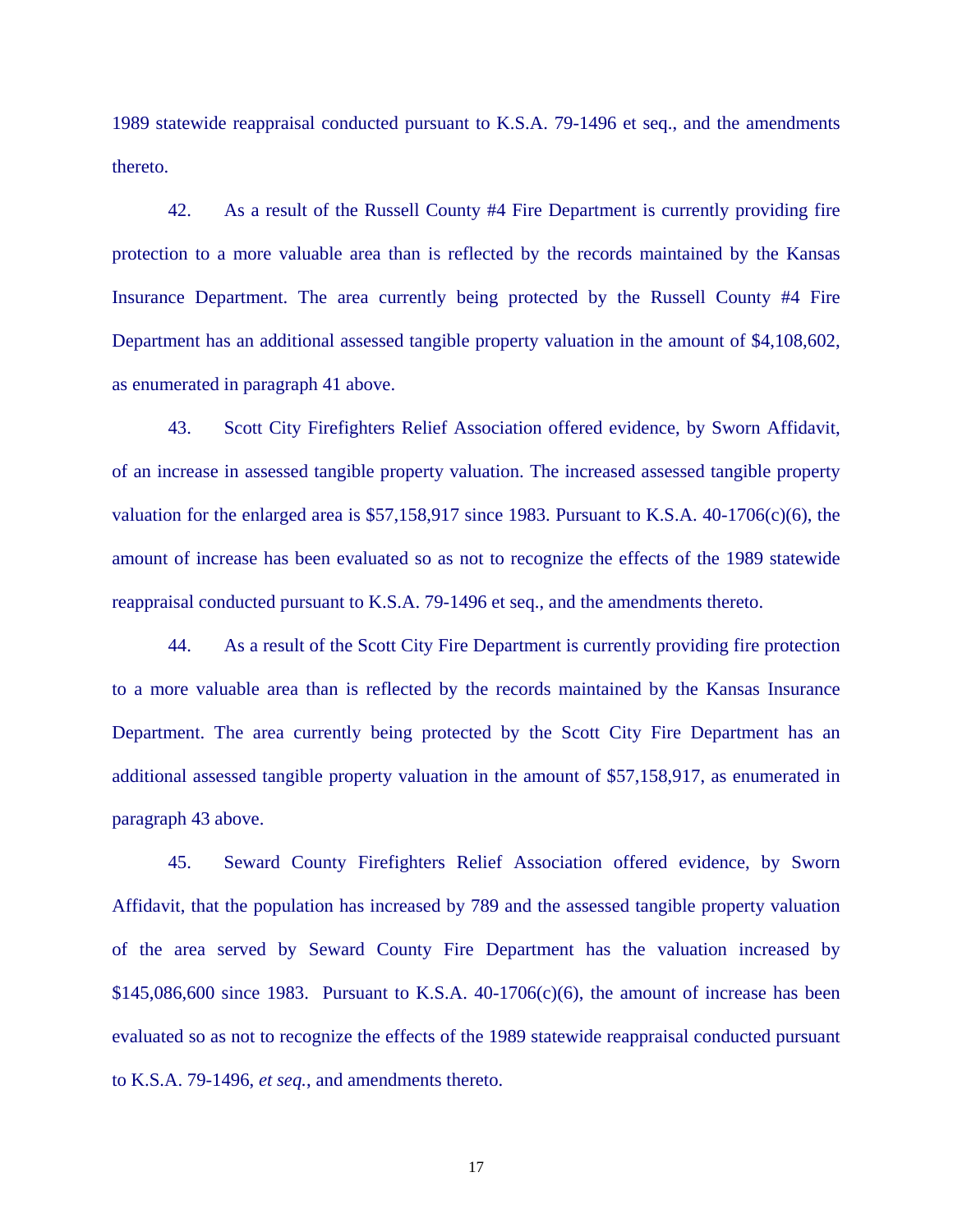46. As a result of the increase in population and the assessed tangible property valuation as outlined in paragraph 45 above, it appears that Seward County Fire Department is providing fire protection services to a more populous and valuable area than the records maintained by the Kansas Insurance Department indicated was served in 1983. The area now has an additional population of 789 and \$145,086,600 in assessed tangible property valuation, as enumerated in paragraph 45 above.

 47. Shawnee County #2 Firefighters Relief Association offered evidence, by Sworn Affidavit, that the population has increased by 459 and the assessed tangible property valuation of the area served by Shawnee County #2 Fire Department has the valuation increased by  $$6,693,926$  since 1998. Pursuant to K.S.A. 40-1706(c)(6), the amount of increase has been evaluated so as not to recognize the effects of the 1989 statewide reappraisal conducted pursuant to K.S.A. 79-1496, *et seq.*, and amendments thereto.

48. As a result of the increase in population and the assessed tangible property valuation as outlined in paragraph 47 above, it appears that Shawnee County #2 Fire Department is providing fire protection services to a more populous and valuable area than the records maintained by the Kansas Insurance Department indicated was served in 1998. The area now has an additional population of 459 and \$6,693,926 in assessed tangible property valuation, as enumerated in paragraph 47 above.

49. Topeka Firefighters Relief Association offered evidence, by Sworn Affidavit, of an increase in assessed tangible property valuation. The increased assessed tangible property valuation for the enlarged area is  $$158,950,334$  since 2000. Pursuant to K.S.A. 40-1706(c)(6), the amount of increase has been evaluated so as not to recognize the effects of the 1989 statewide reappraisal conducted pursuant to K.S.A. 79-1496 et seq., and the amendments thereto.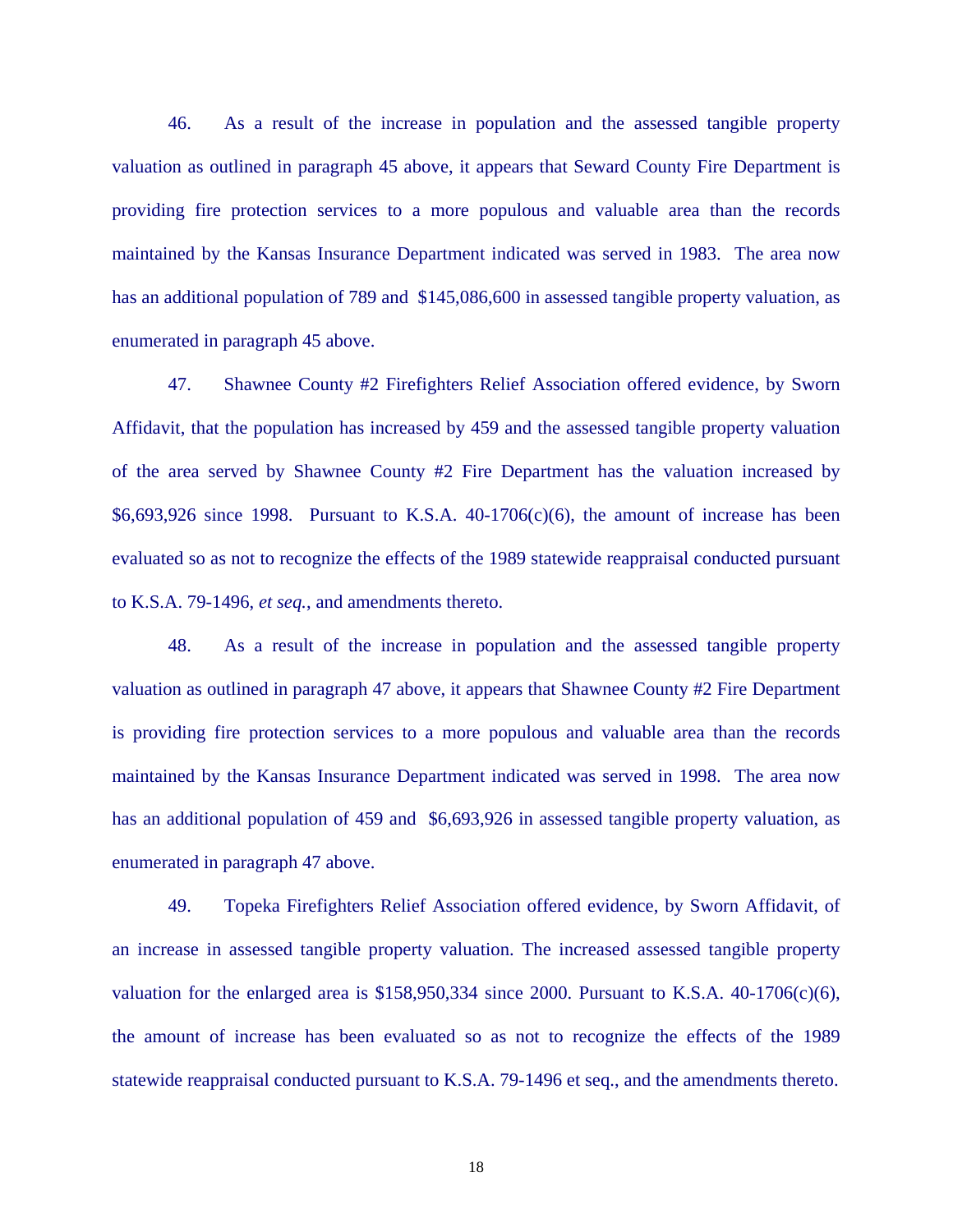50. As a result of the Topeka City Fire Department is currently providing fire protection to a more valuable area than is reflected by the records maintained by the Kansas Insurance Department indicated was served in 2000. The area currently being protected by the Topeka Fire Department has an additional assessed tangible property valuation in the amount of \$158,950,334, as enumerated in paragraph 49 above.

 51. The Pleasanton FRA358 submitted request for redetermination on October 12, 2004. The deadline for consideration was noted as October 1, 2004. John Washburn testified that he informed the Pleasanton FRA358 in writing that their application would not be considered since it was submitted beyond the deadline. John Washburn testified that the Pleasanton FRA 358 acknowledged the fact that they would not be considered for redetermination in a telephone call. Hearing Officer Tomlinson noted the late application.

### **Conclusions of Law**

 52. Based upon the information presented by Applicants and available to the Commissioner of Insurance, changed circumstances are found to exist for all Applicants, to support a redetermination of the proportionate amounts payable to all firefighters relief associations from the Firefighters Relief Fund for 2005 and future distributions pursuant to the Firefighters Relief Act, specifically K.S.A. 40-1706(c)(6).

 53. K.S.A. 40-1706(c)(6), which gives the Commissioner of Insurance the authority to redetermine the proportionate amounts payable to all firefighters relief associations, is silent as to the specific method by which the Commissioner is to make such a redetermination. The statute gives the Commissioner the discretion to determine how the redetermination is to be made.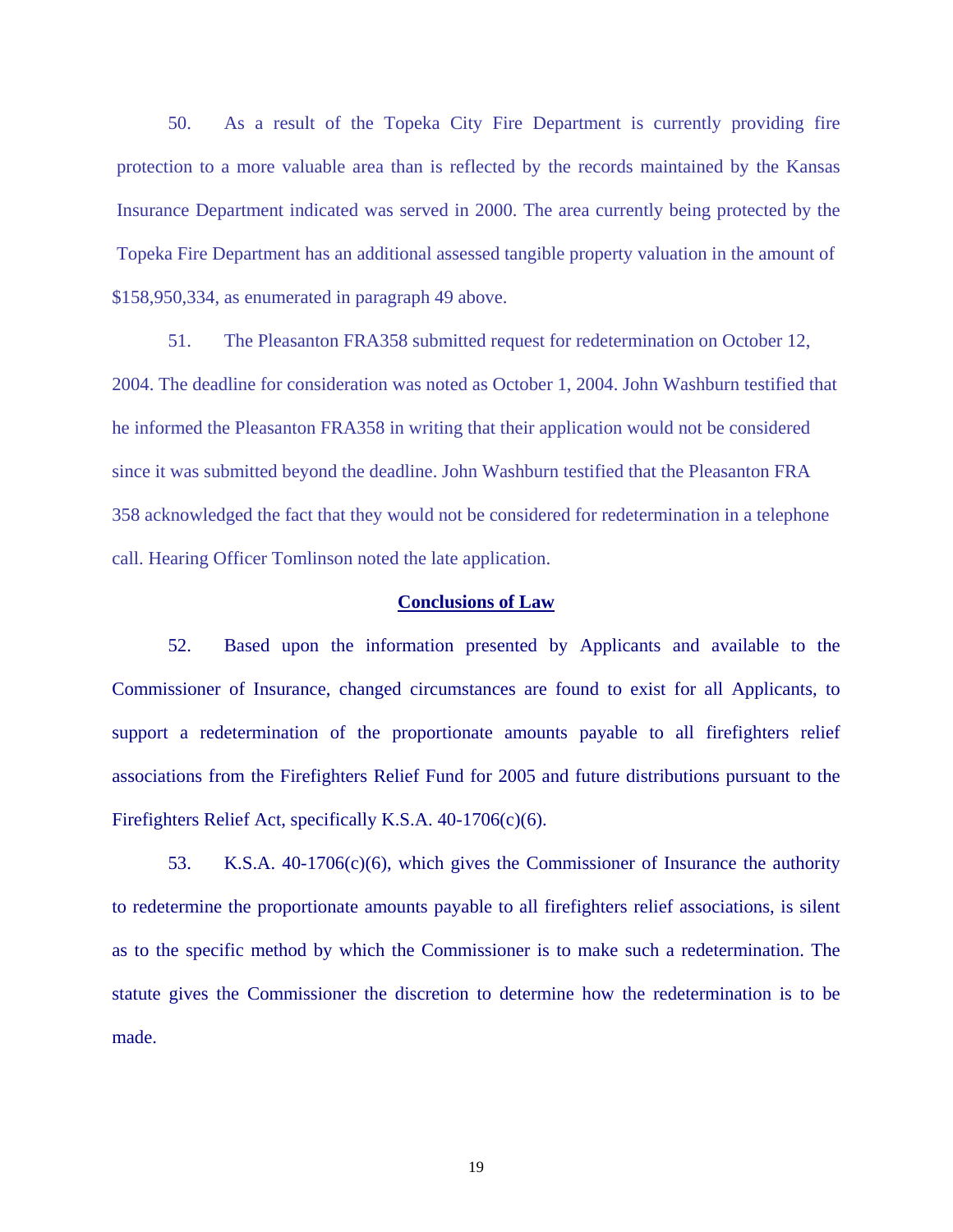54. Applicants presented evidence that the increased population and/or assessed tangible property valuation has resulted from either the addition of areas or through sheer growth, which was not a record with the Kansas Insurance Department in 1983.

55. To redetermine the proportionate amount payable to all firefighters relief associations for the 2005 and future distributions, the additional population and assessed tangible property valuation added by each applying association shall be treated separately, as a nonreceiving association, and these figures of the additional population and assessed tangible property valuation of each association will be placed into the formula used to determine the proportionate amounts payable to nonreceiving associations, as contained in K.S.A. 40-  $1706(c)(5)$ .

56. The procedure contained in paragraphs 53 and 54 above, shall affect the proportionate amount payable to all firefighters relief associations.

# **IT IS THEREFORE, BY THE COMMISSIONER OF INSURANCE, ORDERED THAT:**

 1. Changed circumstances exist as to all timely Applicants, to warrant a redetermination of the proportionate amounts payable to all firefighters relief associations.

 2. The additional population and assessed tangible property valuation of each applying firefighters relief association, shall be individually placed into the formula found in K.S.A. 40-1706(c)(5) used to calculate that nonreceiving association's share of distribution. The resulting amount will be added to the amount that applying association would receive as a receiving association's proportionate share of future distributions.

 3. Pottawatomie County Fire Department # 8 withdrew its application and was not considered for redetermination during this hearing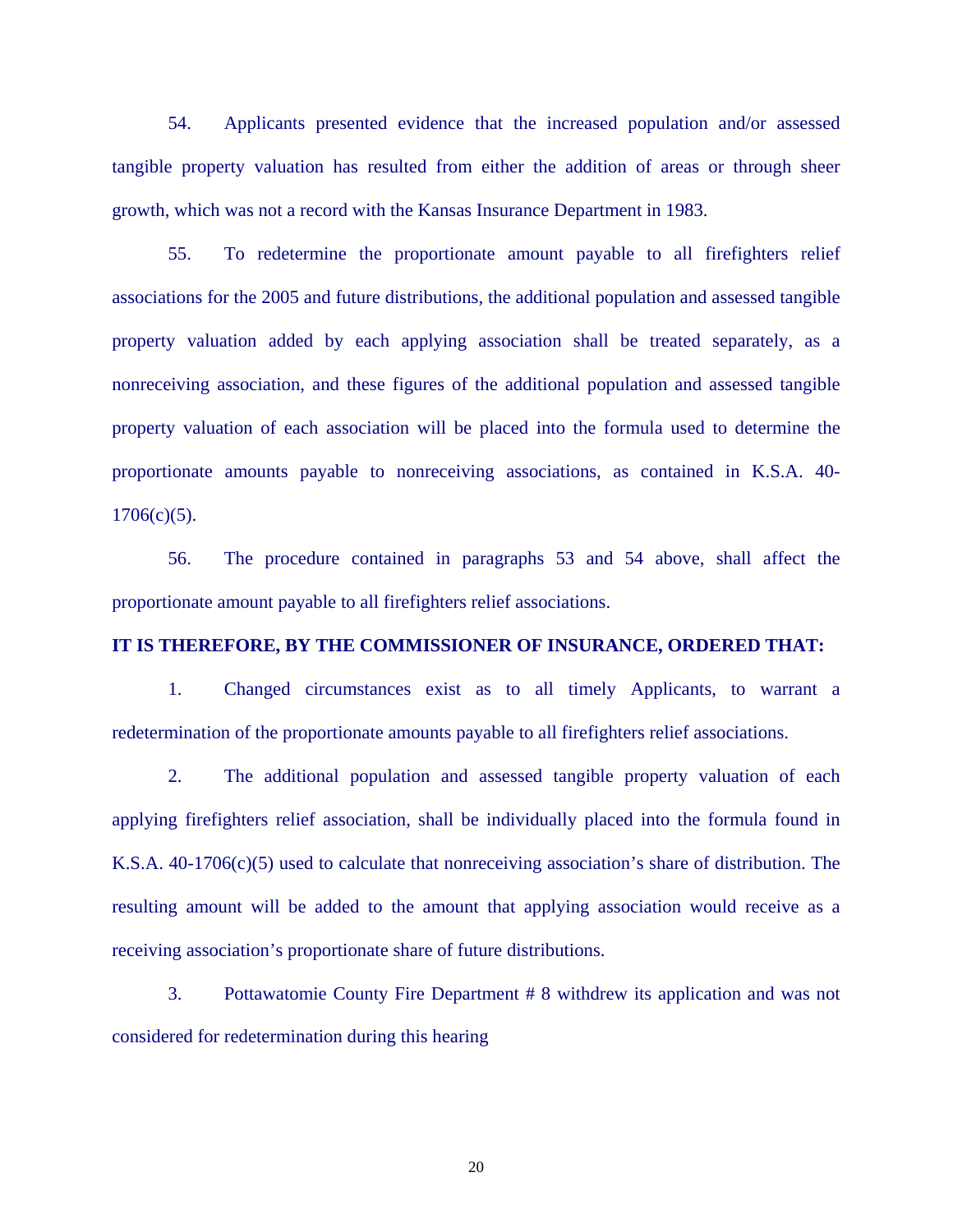4. Pleasanton FRA 358's application for redetermination was not considered as it was not timely filed.

**IT IS SO ORDERED THIS 16th DAY OF DECEMBER, 2004, IN THE CITY OF TOPEKA, COUNTY OF SHAWNEE, STATE OF KANSAS.** 



PARTMENT VALUE /S/ Sandy Praeger Sandy Praeger Commissioner of Insurance

> $\angle$ s/ John W. Campell John W. Campbell General Counsel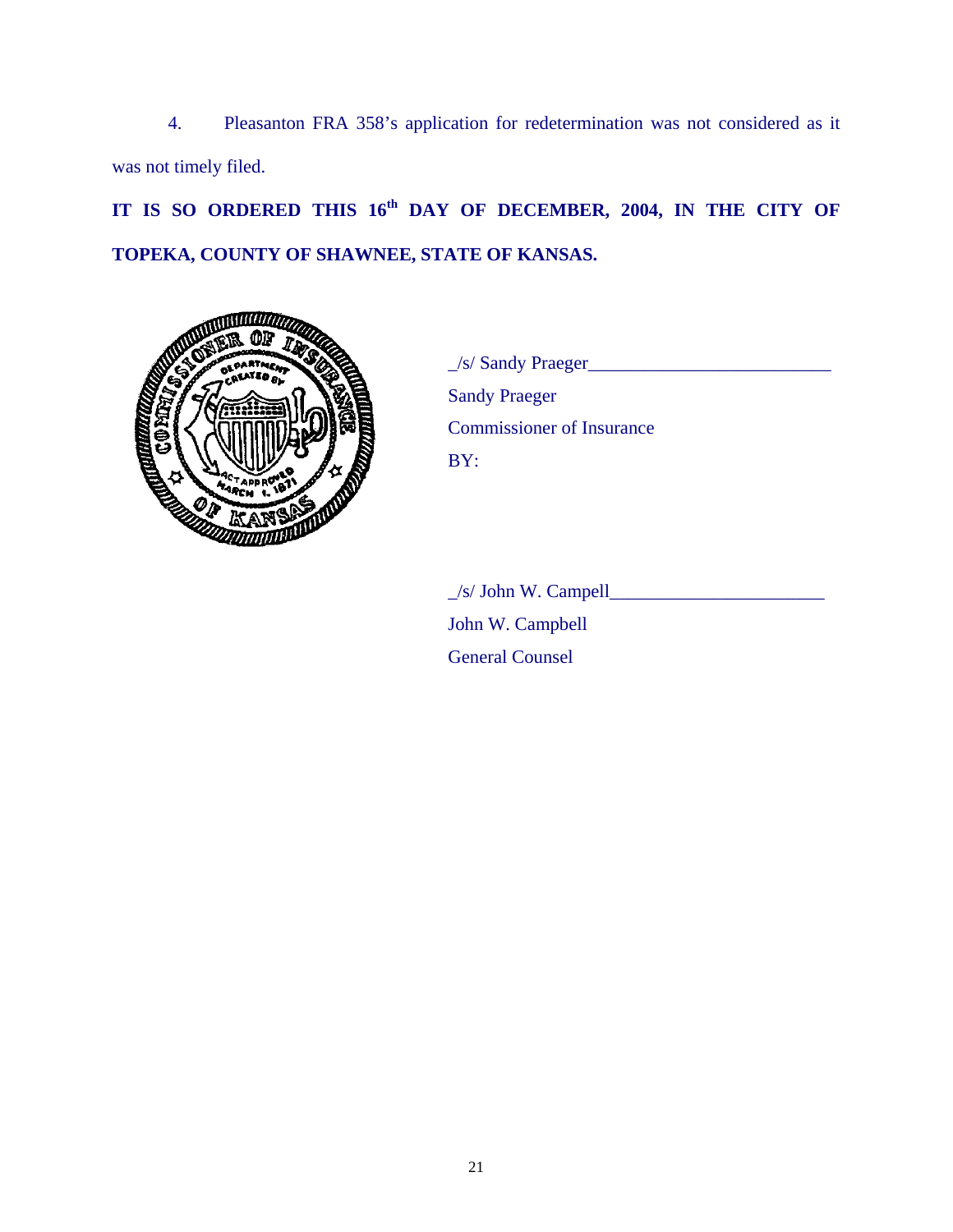# **Certificate of Service**

 The undersigned hereby certifies that a true and correct copy of the above and foregoing Order was served by placing the same in the United States Mail, first class postage prepaid, on this  $20<sup>th</sup>$  day of December, 2004, addressed to the following:

ROD LINDSAY ABILENE FFRA PO BOX 519 ABILENE, KS 67410

KEVIN WEBSTER BUTLER CO FD #3 PO BOX 383 ROSE HILL, KS 67133

JOHN JARVIS COFFEY COUNTY FFRA #1 PO BOX 65 LEBO, KS 66856

GARY KENTON FD #1 OF LEAVENWORTH CO 111 E LANSING ST LANSING, KS 66043

BILL HALL GALENA FFRAA 301 W 7TH ST GALENA, KS 66739

BRUCE SANDER GORHAM FFRA PO BOX 222 GORHAM, KS 67640

TODD MAXTON JOHNSON CO #3 25070 W 133RD TERR OLATHE, KS 66061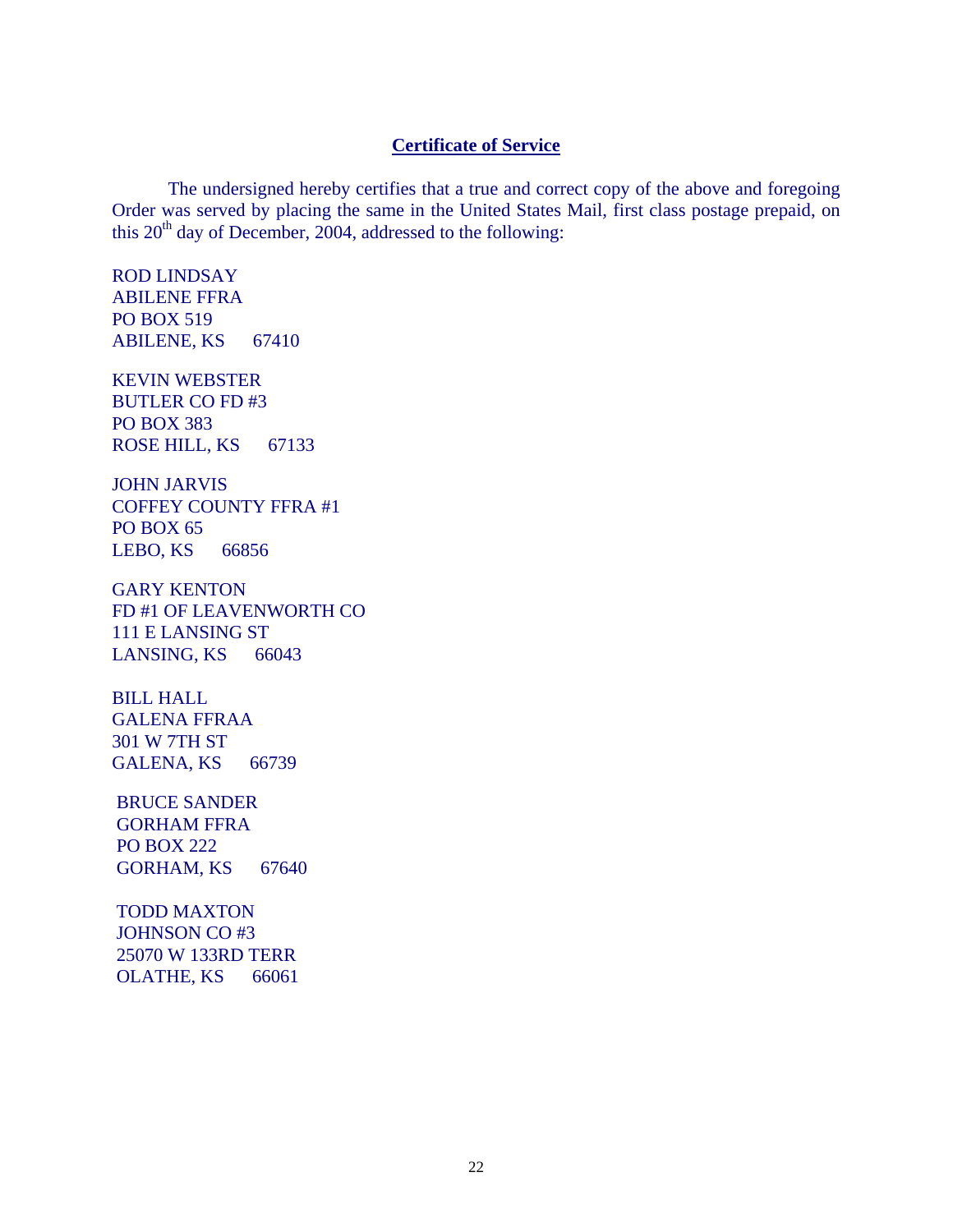DEVONA HERRIN LA CYGNE FFRA PO BOX 600 LA CYGNE, KS 66040

STEVE CLARK LEAVENWORTH FFRA 3600 S 20TH TFWY LEAVENWORTH, KS 66048

STEVE GRAHAM MILTONVALE FFRA 624 E 3RD MILTONVALE, KS 67466

RICHARD SCHULTZ MILTONVALE RURAL #3 PO BOX 174 MILTONVALE, KS 67466

DAVID FULTON MOUNDRIDGE FFRA PO BOX 608 MOUNDRIDGE, KS 67107

ROB HIEBERT NEWTON FFRA 200 E 3RD ST NEWTON, KS 67114

SHAUN TUGGLE OVERLAND PARK FFRA 7828 ASH PRAIRIE VILLAGE, KS 66208

LEE ABITZ POTTAWATOMIE CO FD #8 28125 ST CLERE RD EMMETT, KS 66422